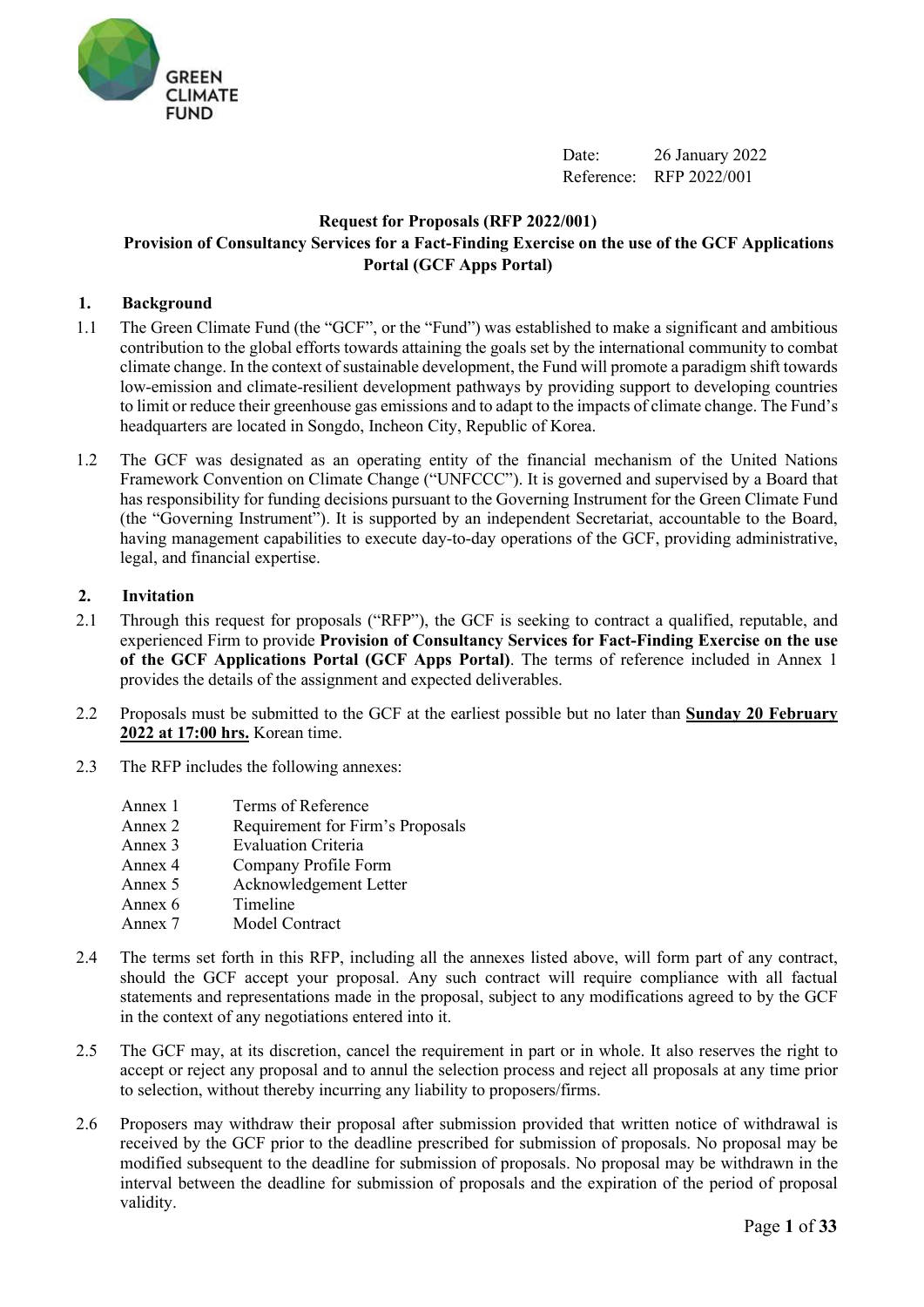

- 2.7 All proposals shall remain valid and open for acceptance for 90 calendar days after the deadline for submission of proposals. A proposal valid for a shorter period may be rejected. In exceptional circumstances, the GCF may solicit the proposer's consent to an extension of the period of validity. The request and the responses thereto shall be made in writing.
- 2.8 Effective with the release of this solicitation, all communications relating to this RFP must be directed only to the Head of Procurement by email at [procurement@gcfund.org](mailto:procurement@gcfund.org) copied to [pkadonya@gcfund.org](mailto:pkadonya@gcfund.org) and sbae@gcfund.org. Proposers must not communicate with any other personnel of the GCF regarding this RFP.
- 2.9 This RFP is issued under the GCF Administrative Guidelines on Procurement<sup>1</sup>. Information regarding the guidelines can be found at [http://www.greenclimate.fund/documents/20182/574763/GCF\\_policy\\_-](http://www.greenclimate.fund/documents/20182/574763/GCF_policy_-_Administrative_Guidelines_on_Procurement.pdf/b767d68e-f8b7-46d1-a18c-b6541f3dc010) Administrative Guidelines on Procurement.pdf/b767d68e-f8b7-46d1-a18c-b6541f3dc010

### **3. Joint Venture, Consortium, or Association**

- 3.1 Proposers may form a joint venture, consortium, or association to enhance their chances of qualification. If the Proposer is a group of legal entities that will form or have formed a joint venture, consortium or association at the time of the submission of the Proposal, they shall confirm in their Proposal that:
	- (i) they have designated one party to act as a lead entity, duly vested with the authority to legally bind the members of the joint venture jointly and severally,
	- (ii) if they are awarded the contract, the contract shall be entered into, by and between GCF and the designated lead entity, who shall be acting for and on behalf of all the member entities comprising the joint venture.
- 3.2 After the Proposal has been submitted to GCF, the lead entity identified to represent the joint venture shall not be altered without the prior written consent of the GCF. Furthermore, neither the lead entity nor the member entities of the joint venture can submit another proposal:
	- a) either in its own capacity; nor
	- b) as a lead entity or a member entity for another joint venture submitting another Proposal.
- 3.3 The description of the organization of the joint venture/consortium/association must clearly define the expected role of each of the entity in the joint venture in delivering the requirements of the RFP, both in the Proposal and the Joint Venture Agreement. All entities that comprise the joint venture shall be subject to the eligibility and qualification assessment by GCF.
- 3.4 Where a joint venture is presenting its track record and experience in a similar undertaking as those required in the RFP, it should present such information in the following manner:
	- a) Those that were undertaken together by the joint venture; and
	- b) Those that were undertaken by the individual entities of the joint venture expected to be involved in the performance of the services defined in the RFP.
- 3.5 Previous contracts completed by individual experts working privately but who are permanently or were temporarily associated with any of the member firms cannot be claimed as the experience of the joint venture or those of its members but should only be claimed by the individual experts themselves in their presentation of their individual credentials.

<span id="page-1-0"></span><sup>&</sup>lt;sup>1</sup> Annex II "Corporate Procurement Guidelines on the Use of Consultants"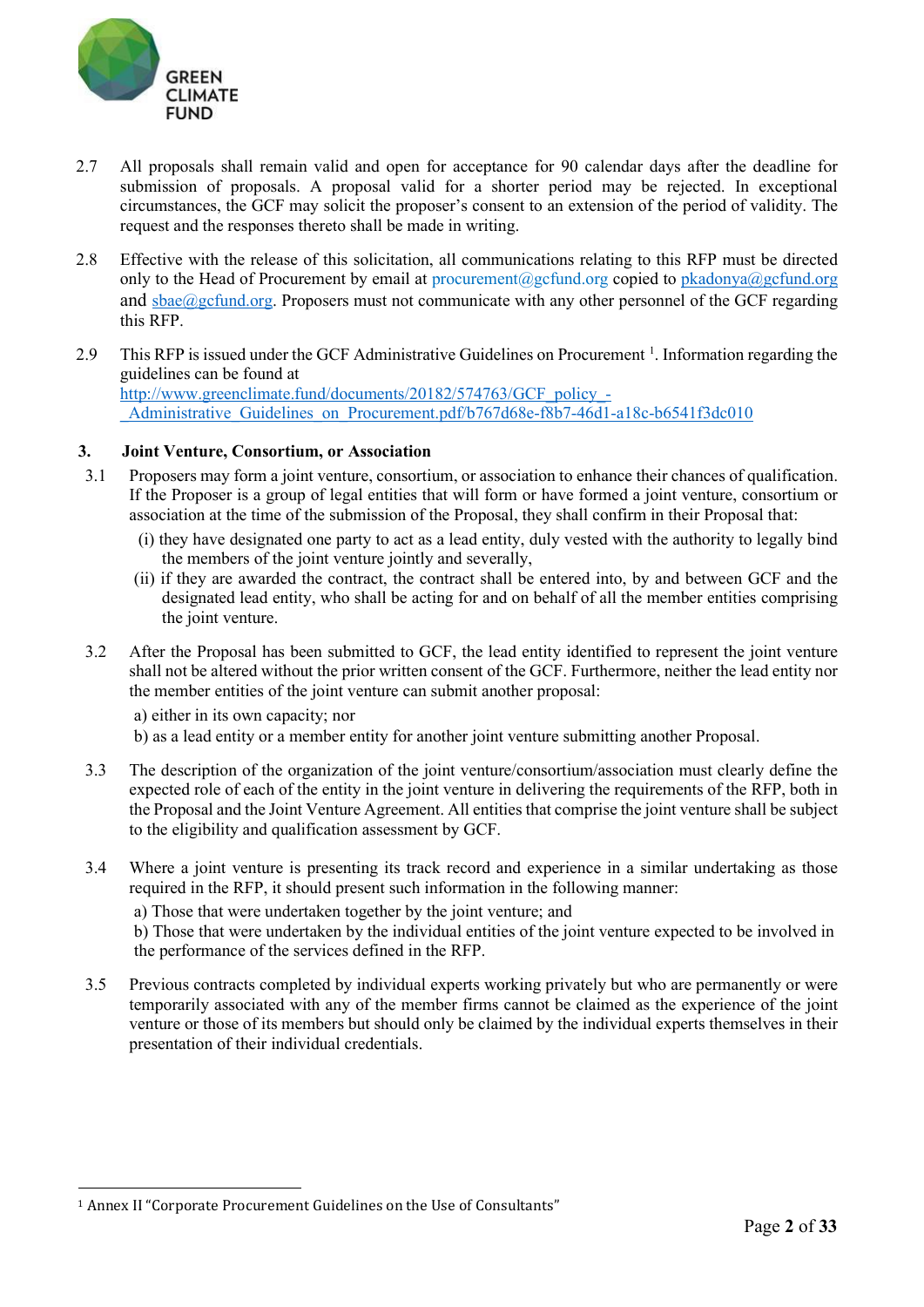

3.6 If a joint venture's Proposal is determined by the GCF as the most responsive Proposal that offers the best value for money, the GCF shall award the contract to the joint venture, in the name of its designated lead entity. The lead entity shall sign the contract for and on behalf of all other member entities.

## **4. Request for Clarification of RFP Documents**

4.1 A prospective proposer requiring any clarification of the solicitation documents may notify the GCF in writing to [procurement@gcfund.org](mailto:procurement@gcfund.org) copied to [pkadonya@gcfund.org](mailto:pkadonya@gcfund.org) and [sbae@gcfund.org](mailto:sbae@gcfund.org) by the specified date and time mentioned in Annex 6. The subject line of the email must have the reference number and title of the RFP **i.e., RFP 2022/001 – Provision of Consultancy Services for Fact-Finding Exercise on the use of the GCF Applications Portal (GCF Apps Portal)**. The GCF will respond in writing to any request for clarification of the solicitation documents that it receives by the due date published in Annex 6. Written copies of the GCF response (including an explanation of the query but without identifying the source of inquiry) will be posted on the GCF website and/or communicated via email.

### **5. Amendments to RFP Documents**

- 5.1 At any time prior to the deadline for submission of proposals, the GCF may, for any reason, whether at its own initiative or in response to a clarification requested by a prospective proposer, modify the RFP documents by amendment. The amendments will also be posted on the GCF website and/or communicated via email.
- 5.2 To allow prospective proposers reasonable time in which to take the amendment into account in preparing their proposals, the GCF may, at its sole discretion, extend the deadline for the submission of proposal.

### **6. Language of Proposals**

6.1 The proposals prepared by the proposer and all correspondence and documents relating to the proposal exchanged by the proposer and the GCF, shall be written in English. Supporting documents and printed literature furnished by the proposer may be in another language provided they are accompanied by an appropriate translation of all relevant passages in English. In any such case, for interpretation of the proposal, the translation shall prevail. The sole responsibility for translation and the accuracy thereof shall be the responsibility of the proposer.

#### **7. Submission of Proposals**

7.1 **Format and form of submission of proposals**: Bidders are requested to send a Bid preferabl[y2](#page-2-0) through the GCF Supplier portal at [https://gcf.supplier.ariba.com](https://gcf.supplier.ariba.com/) (a supplier manual can be found on the GCF website<https://www.greenclimate.fund/who-we-are/procurement> as an attachment under this RFP).

## *i) Submission through the Supplier Portal (SAP Ariba)*

- 1. Open [https://gcf.supplier.ariba.com/](https://apac01.safelinks.protection.outlook.com/?url=https%3A%2F%2Fgcf.supplier.ariba.com%2F&data=02%7C01%7C%7C16023df9115f4067c11808d67f8c919c%7C2d111364031c485cb260c38cbb3f5cdf%7C0%7C0%7C636836640160754670&sdata=aCHWRcOTf4wVw2wscD39tF4uJZC8j6a%2FTtEMQfvUS8A%3D&reserved=0)
- 2. Click Register Now
- 3. Fill in Company Information, Fill in User account information and details under 'Tell us more about your business'
- 4. Check 'I have read and agree to the Terms of Use and 'I have read and agree to the SAP Ariba Privacy Statement' then click 'Register'
- 5. Check your email and click the activation link.
- 6. Fill in additional information required, click Save and Close.
- 7. Your company information will be submitted to GCF and will be reviewed and approved. Once you register, please send an email to [procurement@gcfund.org](mailto:procurement@gcfund.org) copied to [pkadonya@gcfund.org](mailto:pkadonya@gcfund.org) and  $sbae@gcfund.org$  with the RFP number and title as the email reference and confirm that you are interested in submitting a bid. You will then be invited to participate in the RFP. You will receive

<span id="page-2-0"></span><sup>2</sup> Suppliers shall note that GCF will be phasing out e-mail submission in the near future, therefore suppliers are encouraged to register and submit their Bid/Proposal through the GCF Supplier portal (SAP Ariba)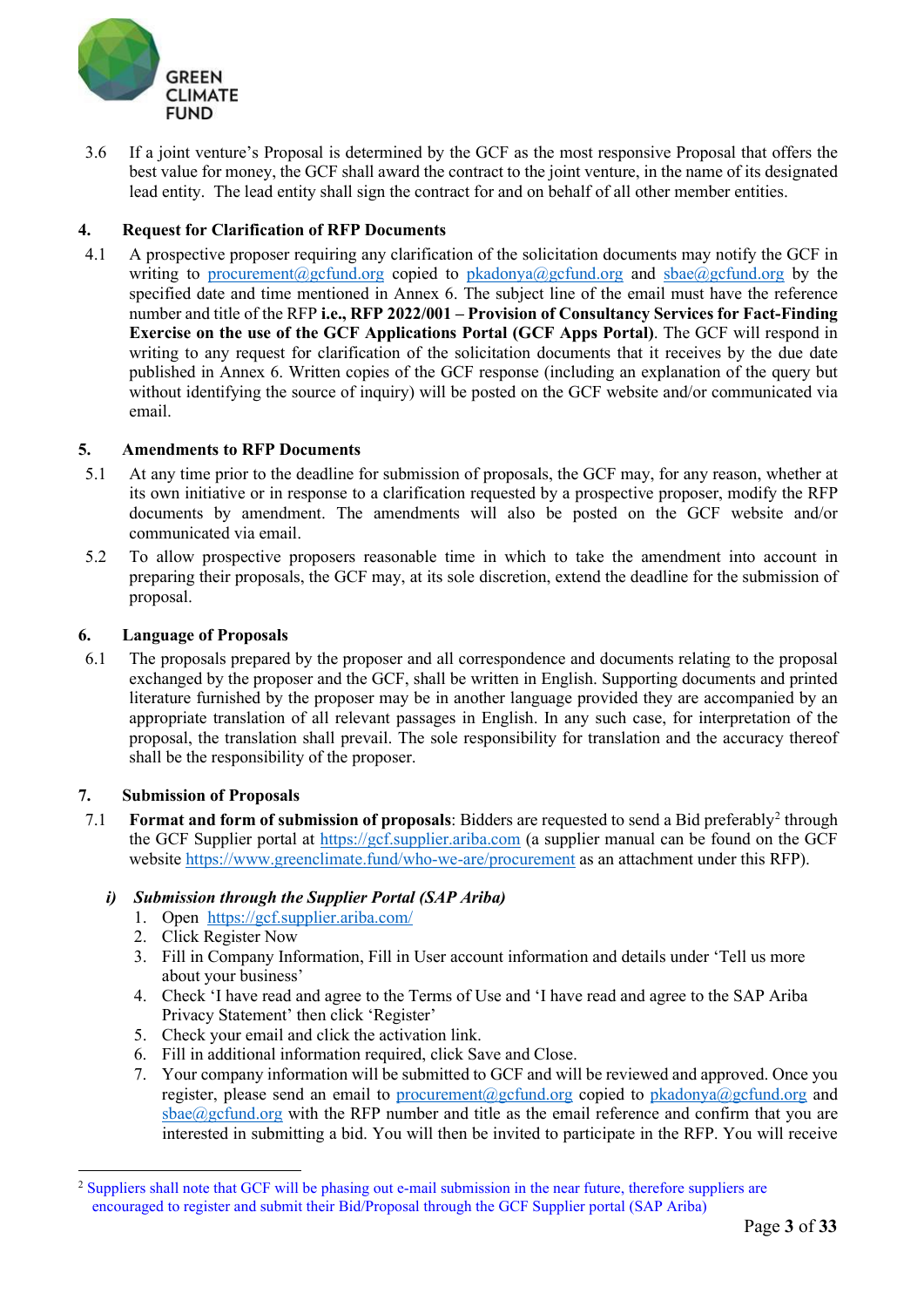

the RFP event notification email from the Green Climate Fund with a link to access the RFP. This link can be used only once. If you require to access the portal after you have activated the link, you can log in on [https://gcf.supplier.ariba.com](https://gcf.supplier.ariba.com/) with your username and password.

- 8. Review Prerequisites and Click 'I accept the terms of this agreement'
- 9. Open the Technical Section of the RFP section and download the RFP document and technical proposal submission forms
- 10. Open the Financial Section of the RFP and download the financial bid submission forms
- 11. When ready to submit your bid, upload the technical bid under the TECHNICAL section and the financial bid under the FINANCIAL section. Please do not enter or upload any financial information under the TECHNICAL section.
- 12. Click 'Submit Entire Response' to submit bid.

*(For detailed instructions on how to access and submit a bid, see the supplier manual)* 

- 7.2 The Financial Proposal **MUST** be password protected. The authorized procurement officer will contact the bidders that pass the qualifying technical score for the password to open the Financial Proposal. Bidders should **NOT** send the password to the financial proposal until they are requested to do so by the procurement officer. Financial Proposals that are submitted without password protection may be rejected for non-compliance. Financial Proposals that are submitted without password protection may be rejected for non-compliance.
- 7.3 All prospective proposers are kindly requested to return the completed Acknowledgement Letter of RFP receipt (Appendix 5) by the date indicated in Appendix 6, duly signed by an authorized representative, via email, advising whether it intends to submit a proposal by the designated closing date/time. Please also notify the Procurement Specialist immediately if any part of this RFP is missing and/or illegible.

#### **8. Late proposals**

8.1 Any proposals received by the GCF after the deadline for submission of proposals prescribed in Annex 6 of this document may be rejected.

#### **9. Opening of Technical Proposals**

9.1 Technical Proposals will be opened on the date indicated in Annex 6. The purpose of this public opening is to record the names of proposers having submitted proposals by the due date and time. Only technical proposals will be opened at the public opening. The financial proposals will not be opened. Proposers submitting proposals are welcome to send one (1) representative, with proper authorization from their company, to observe the opening and recording of proposals received.

#### **10. Opening of Financial Proposals**

10.1 GCF shall notify in writing those Proposers that have achieved the minimum qualifying technical score and request for passwords of the Financial Proposals.

#### **11. Corrupt, Fraudulent, Coercive, Collusive and other Prohibited Practices.**

11.1 The GCF requires that all GCF staff, proposers/bidders, suppliers, service providers and any other person or entity involved in GCF-related activities observe the highest standard of ethics during the procurement and execution of all contracts. The GCF may reject any proposal put forward by proposers, or where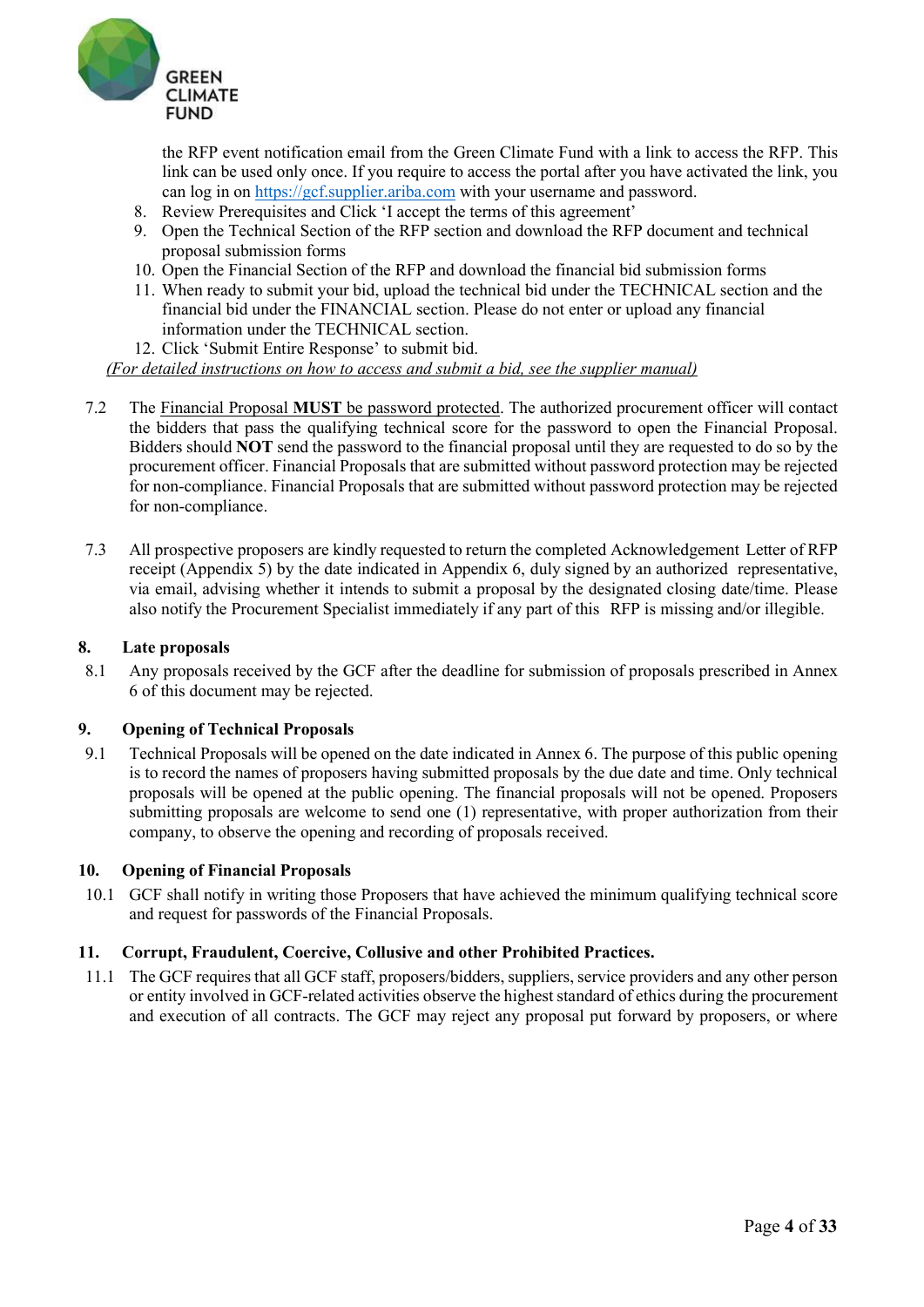

applicable, terminate their contract, if it is determined that they have engaged in corrupt, fraudulent, coercive, collusive or other prohibited practices.

#### **12. Conflict of Interest**

12.1 In their proposal, proposers must (i) confirm that, based on their current best knowledge, there are no real or potential conflicts of interest involved in rendering Services for the GCF, and (ii) set out their policy on dealing with conflicts of interest should these arise.

#### **13. Confidentiality**

13.1 13.1 Information relating to the evaluation of proposals and recommendations concerning selection of Firms will not be disclosed to Firms that submitted proposals.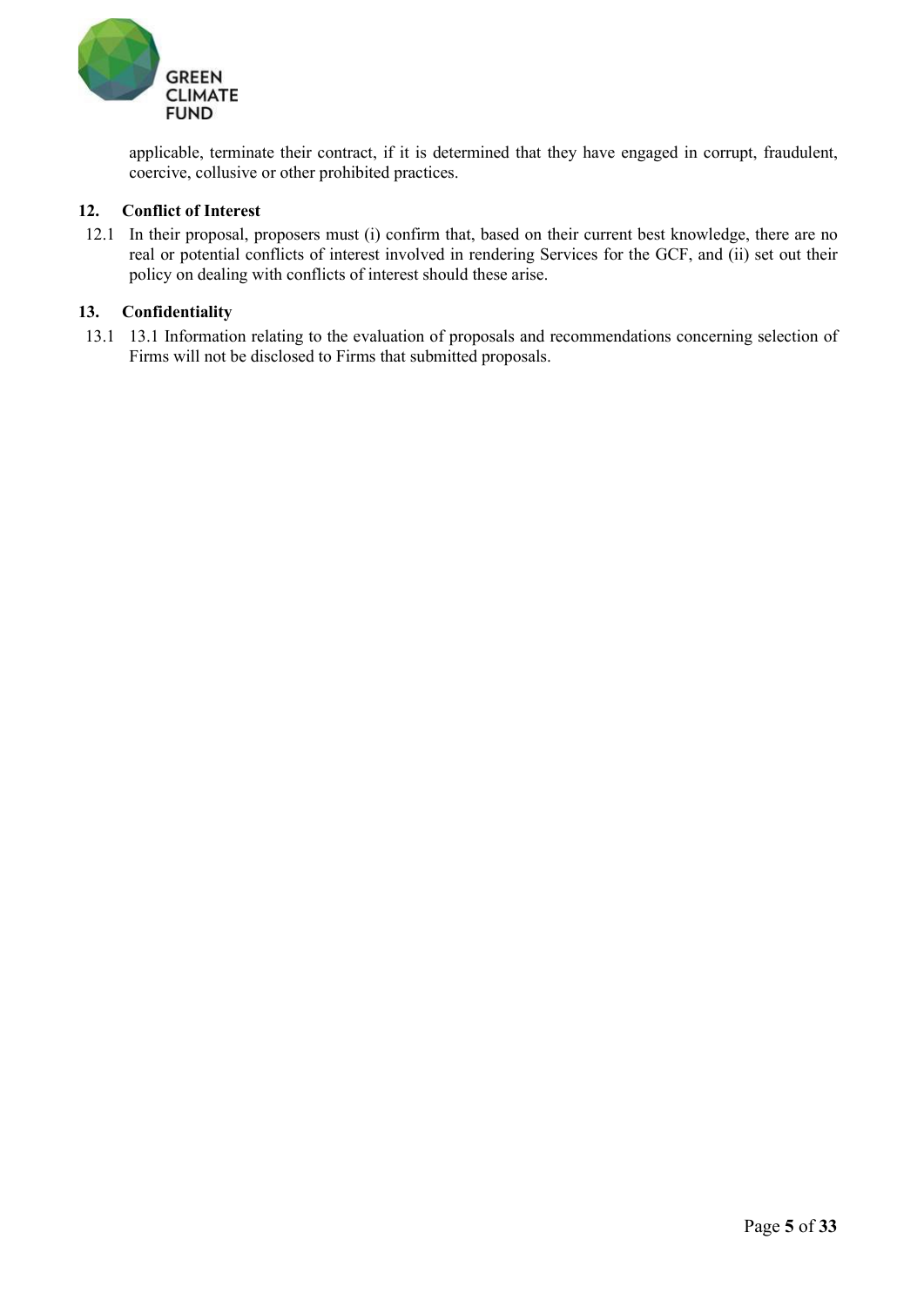

Annex 1

# **Terms of Reference**

## **I. Background**

The Green Climate Fund (Fund or GCF) has been established by 196 Parties to the United Nations Framework Convention on Climate Change (UNFCCC). The Fund was established by a decision of the Conference of the Parties (COP) to the UNFCCC. Its headquarters are based in Songdo, the Republic of Korea and the principal place of business is G-Tower 175, Art Center-daero, Yeonsu-gu, Incheon 22004. The Fund seeks to contribute to the achievement of the ultimate objective of the Convention. In the context of sustainable development, the Fund promotes the paradigm shift towards low-emission and climate-resilient development pathways by providing support to developing countries to limit or reduce their greenhouse gas emissions and to adapt to the impacts of climate change, taking into account the needs of those developing countries particularly vulnerable to the adverse effects of climate change. The Fund is guided by the principles and provisions of the Convention.

The Fund plays a key role in channeling new and predictable financial resources to developing countries. GCF seeks to catalyze climate finance – both public and private, and at the national, regional and international levels. The Fund is intended to operate at a larger scale than other comparable funds to promote the paradigm shift towards low-emission and climate-resilient development pathways. The Fund makes an ambitious contribution to global climate action and channels significant financial resources into developing countries to help build lowemission and climate-resilient societies. It is country-driven and undertakes actions that reflect the circumstances of each country concerned and its national aspirations. The GCF is a key enabler of the 2015 Paris Agreement on Climate Change.

GCF was designated as an operating entity of the UNFCCC's financial mechanism, which it is ultimately accountable to. The COP provides guidance to the Board, including on matters related to policies, programme priorities and eligibility criteria. The Board takes appropriate actions in response to this guidance and reports to the COP annually.

Since its establishment, the GCF has approved 190 projects in 199 countries and has committed USD 10 billion in climate finance. In addition, it has built up an extensive program to support developing countries to identify the needs of the most vulnerable to climate change impacts.

GCF operates through a network of over 200 Accredited Entities (AEs) and delivery partners (DPs) who work directly with developing countries for project design and implementation. AEs are institutions or organizations that are accredited by GCF through the accreditation process. Accredited Entities partner with GCF to implement projects. Guided by GCF's investment framework and the priorities of developing country governments, Accredited Entities convert concepts into action. They work alongside countries to come up with project ideas and submit funding proposals for the GCF Board to approve.

National Designated Authorities (NDAs) are government institutions that serve as the interface between each country and the Fund. They provide broad strategic oversight of the GCF's activities in the country and communicate the country's priorities for financing low-emission and climate-resilient development. The NDA/focal point plays a key role throughout the project cycle in ensuring country ownership and a countrydriven approach, which are core principles of the GCF business model.

GCF's has developed an online platform, consisting of the GCF Applications Portal (GCF Apps Portal), which is available for GCF Board members, NDAs / Focal Points, and AEs. The objectives of the applications in the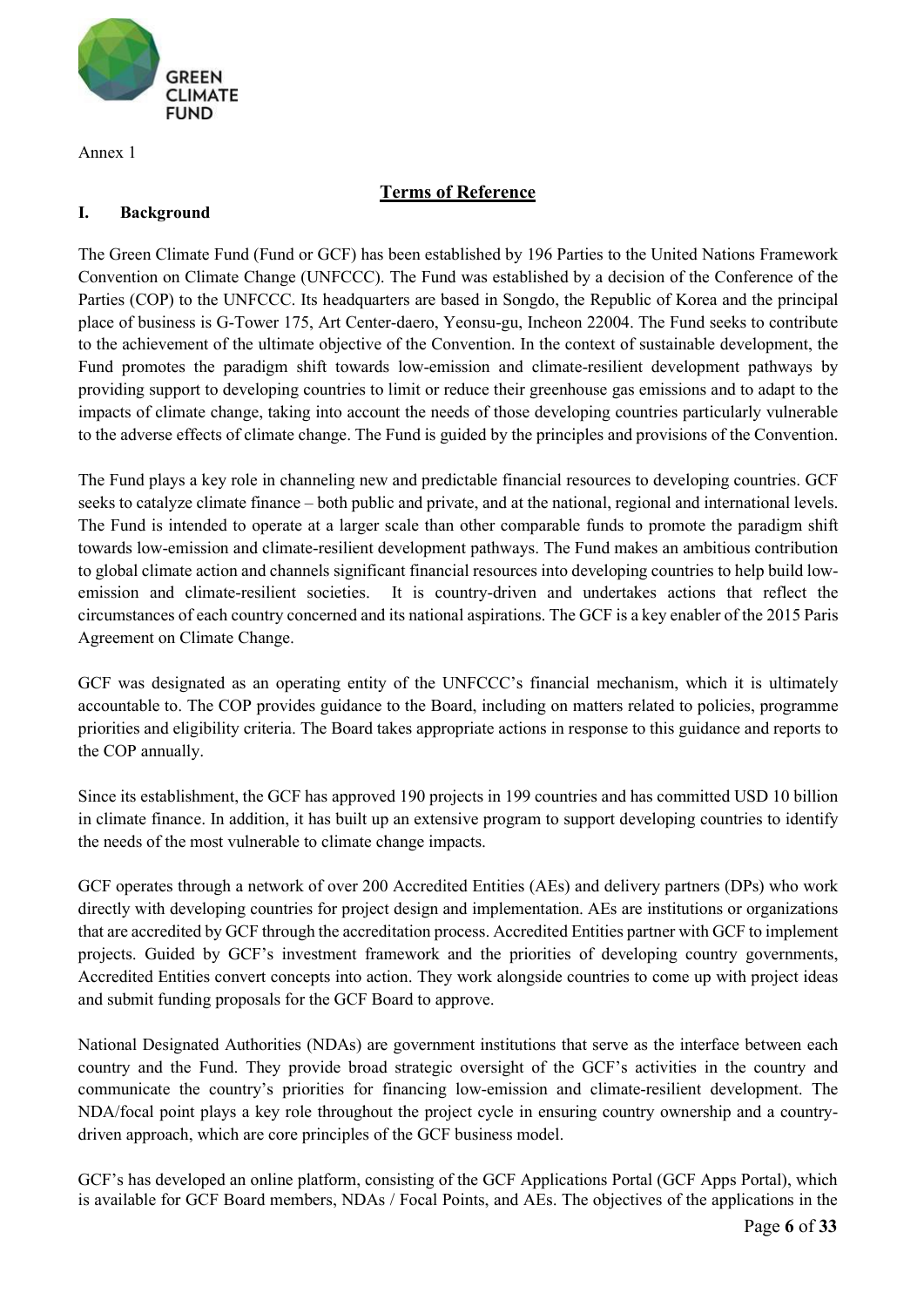

portal are to enable NDAs and AEs to engage efficiently with GCF and to serve as a platform for creating awareness of the Fund's activities, policies, and guidelines. Furthermore, the GCF Apps Portal acts as a centralized source of information for efficient communications and project implementation.

Currently, the following Apps are used by NDA and AEs:

|                   | <b>Country Portal</b>                 |
|-------------------|---------------------------------------|
| Country<br>(NDAs) | Fluxx (Readiness)                     |
|                   | SAP Online Submission System          |
|                   | <b>Entity Portal</b>                  |
|                   | <b>Document Review</b>                |
|                   | Document Review (User Guide)          |
| <b>Entities</b>   | <b>PPMS</b>                           |
| (AEs)             | Digital Accreditation Platform        |
|                   | SAP Online Submission System          |
|                   | <b>Tracking Platform for Entities</b> |

The Fund's Office of the Internal Auditor (OIA) is auditing whether AEs and NDAs are fully benefiting from the GCF Apps Portal. The OIA will perform the audit in two phases.

- 1<sup>st</sup> Phase: Audit at GCF Secretariat
- 2nd Phase: Fact-finding at AEs and NDAs

OIA will recruit an external consulting firm to perform the fact-finding exercise under the supervision of the OIA, as described in Section III below.

#### **II. Objective of the service**

The objective of this engagement is to obtain sufficient and appropriate evidence from the AEs and NDAs to support OIA in assessing whether the use made of the GCF Apps Portal is supporting GCF's overall objectives.

#### **III. Scope of the service**

The engagement will be a fact-finding exercise, consisting of

- Interviewing senior representatives of the AEs and NDAs;
- Asking questions developed by OIA;
- Identifying and asking any necessary follow-up questions; and
- Obtaining corroborative evidence as appropriate.

The engagement will cover the period from 1 January to 31 October 2021.

The exact scope of the engagement (the AEs and NDAs to be interviewed (roughly 11 AEs and 14 NDAs, including representatives from all the regions in which GCF operates), the questions to be asked, etc.) will be determined on the basis of the results of the 1<sup>st</sup> phase of the audit.

The consulting firm will work directly with the Head of Internal Audit and OIA in performing the engagement. OIA will review the reports of the consulting firm and incorporate them into its audit report as appropriate.

OIA will retain responsibility for the audit and for any reports issued as a result.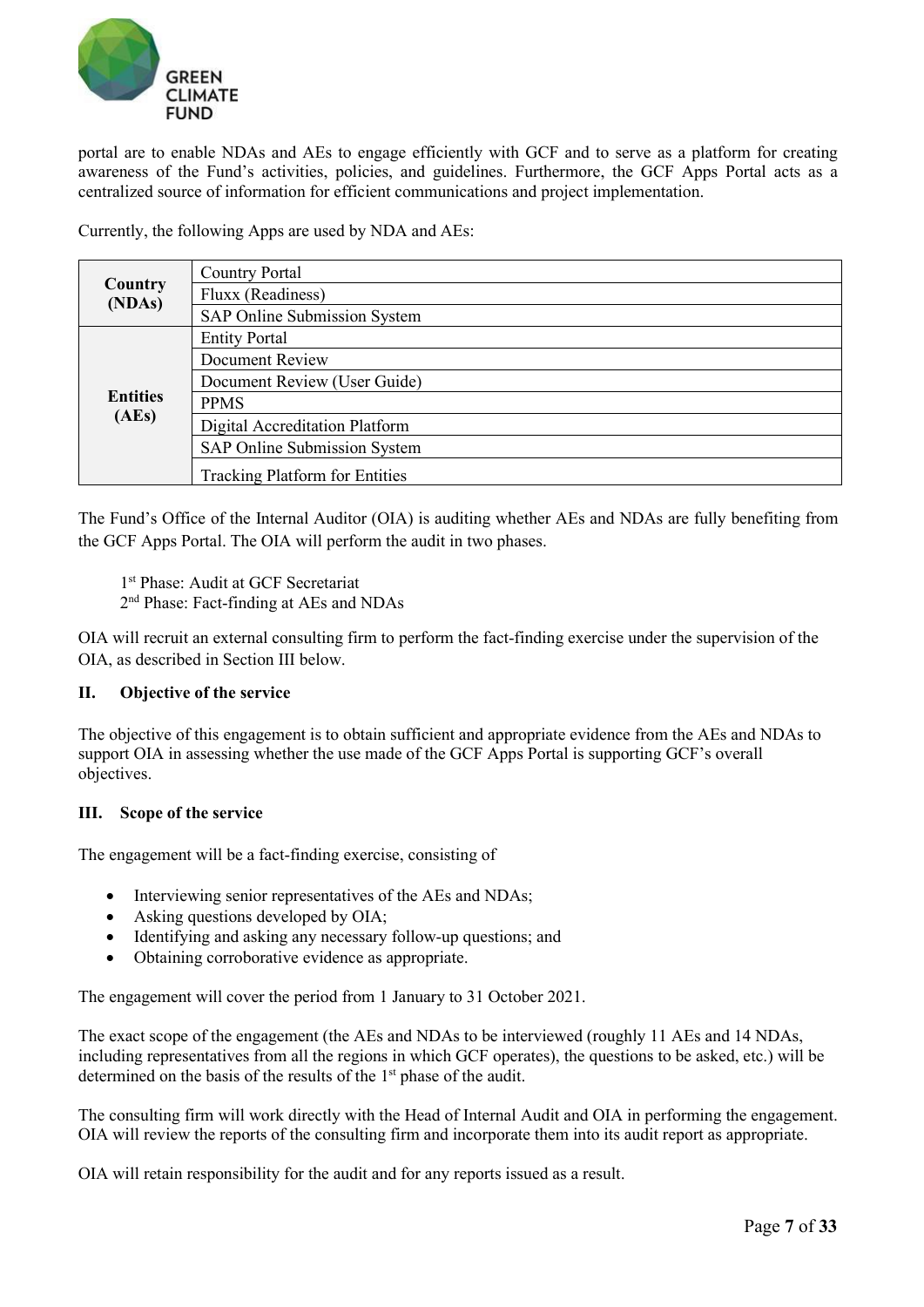

## **IV. Duration of the engagement**

The consulting firm will perform the engagement and report to the Head of Internal Audit within five weeks of signing the engagement contract, and no later than 10 June 2022.

#### **V. Methodology**

The Fund will identify the AEs and NDAs to be interviewed, including the Fund's main contacts at those organizations.

The consulting firm will arrange and conduct interviews with AEs and NDAs, as follows:

- OIA will develop an interview questionnaire during the inception phase. The Consulting firm will be expected to review the questionnaire and work with the OIA to finalize the questions and any accompanying tools.
- The Consulting firm will arrange and conduct interviews with AEs and NDAs; these interviews may be face-to-face or online but should be conducted in the interviewee's mother tongue or working language.
- During the interviews, the Consulting firm will identify and ask any follow-up questions that appear necessary, based on the interviewee's responses; and
- The Consulting firm will also consider whether additional corroborative evidence is needed to support the interviewee's responses. Where appropriate the Consulting firm will obtain appropriate additional evidence.

#### **VI. Deliverables**

The consulting firm is expected to:

- Prepare and submit a work plan to perform the engagement, including the proposed timeline;
- Communicate any significant issues and challenges to OIA as they arise;
- Submit weekly update reports to OIA regarding the progress of the work;
- Prepare a draft report after the completion of the interviews for discussion with the Head of Internal Audit; and
- Prepare a final report and submit it to the OIA.

#### **VII. External Consulting Firm Independence, Reporting Lines, Qualification and Experience**

#### **a) Independence and Objectivity**

 $\triangleright$  The external consulting firm and the members of the team should be free from actual, potential, or perceived conflicts of interest that could impair (or be perceived to impair) its objectivity.

#### **b) Reporting Lines**

- $\triangleright$  The consulting firm will work directly with the Head of Internal Audit and the Office of the Internal Auditor in performing the assessment.
- $\triangleright$  The consulting firm will report directly to the Head of Internal Audit.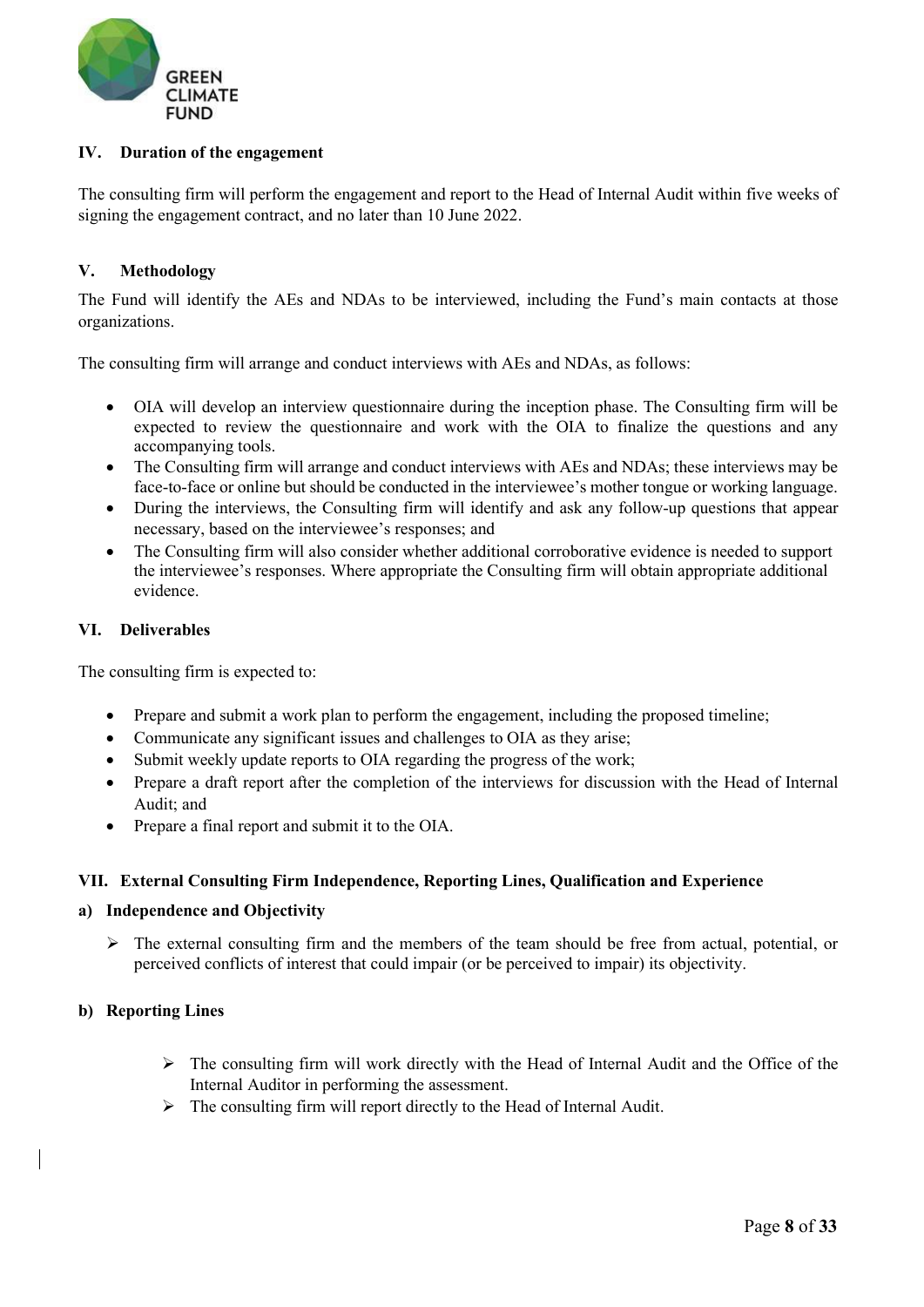

# **Annex 2 Requirements for Firms' Proposals**

## **Technical Proposal**

The technical proposal will be submitted in a separate file and will address all aspects of the Terms of Reference. **NO details of a financial nature whatsoever should be included in this Technical Proposal. Failure to comply with this requirement shall result in disqualification.**

The Technical Proposal shall have all the necessary details in response to the Terms of Reference and the proposer shall fill in the Technical Forms (Form TECH) which follow in this annex and which must be filled in accordingly.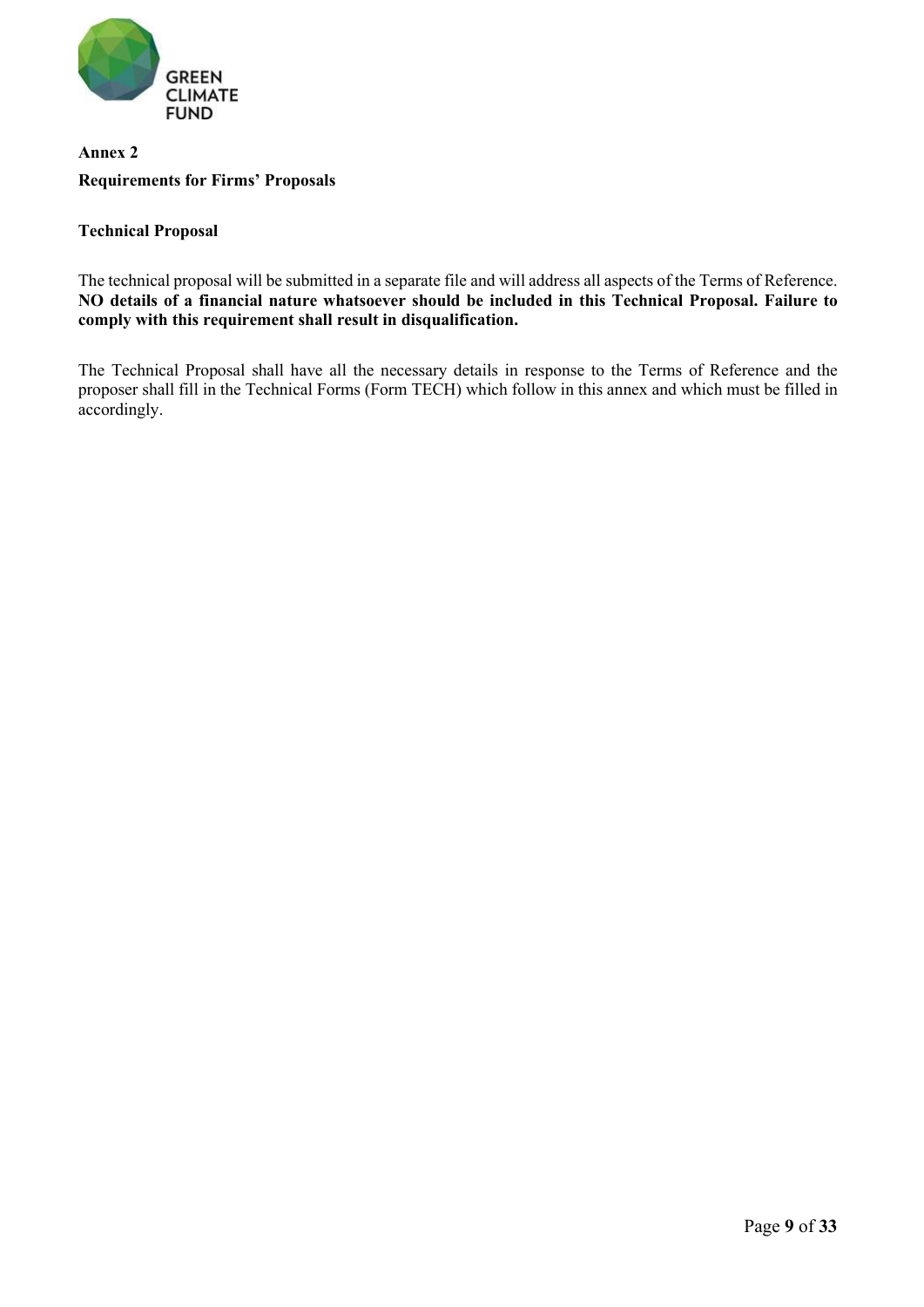

#### **TECH Forms**

### **Form TECH-1: Technical Proposal Submission Form**

[Location, Date]

To: [Name and address of Client]

To whom it may concern:

We, the undersigned, offer to provide the consulting services for [Insert title of assignment] in accordance with your Request for Proposal dated [Insert Date] and our Proposal. We are hereby submitting our Proposal, which includes this Technical Proposal, and a Financial.

We are submitting our Proposal in association with: [Insert a list with full name and address of each associated Consultant if submitting as an association]

We hereby declare that all the information and statements made in this Proposal are true and accept that any misinterpretation contained in it may lead to our disqualification.

If negotiations are held during the period of validity of the Proposal, i.e., before the date indicated in Paragraph Reference 2.6 of the RFP, we undertake to negotiate on the basis of the proposed staff, methodology and approach. Our Proposal is binding upon us and subject to the modifications resulting from Contract negotiations.

We undertake, if our Proposal is accepted, to initiate the consulting services related to the assignment.

We understand you are not bound to accept any Proposal you receive.

We remain,

Yours sincerely,

Authorized Signature [In full and initials]: Name and Title of Signatory: \_ Name of Firm: Address: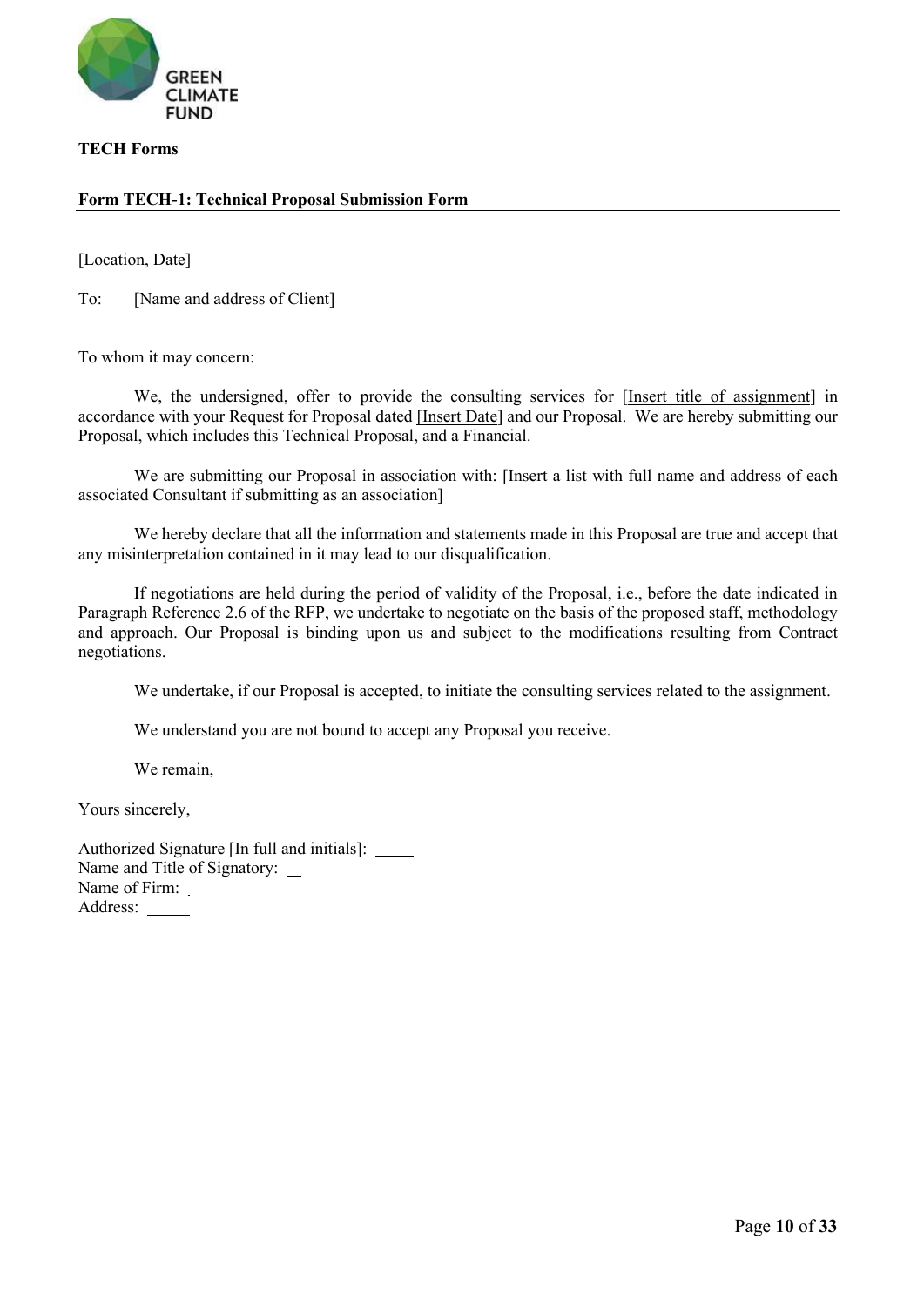

## **Form TECH-2: Firm's Organization and Experience**

#### **A - Organization**

[Provide here a brief (two pages) description of the background and organization of your firm/entity and each associate for this assignment, including your commitment to embed sustainability into its own operations (defined by social, environmental, and economic considerations.]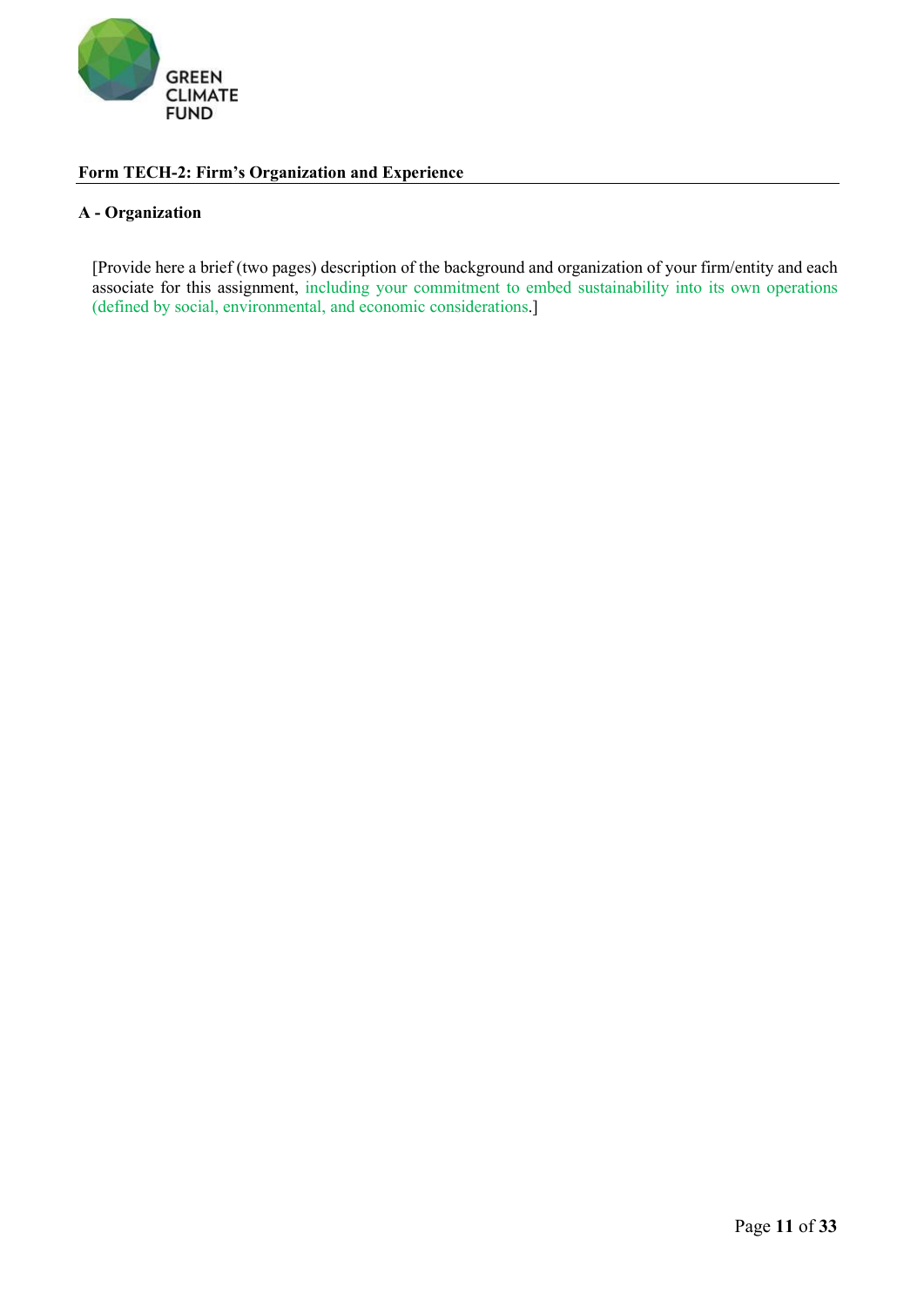

## **B - Experience**

[Using the format below, provide information on each assignment for which your firm, and each associate for this assignment, was legally contracted either individually as a corporate entity or as one of the major companies within an association, for carrying out consulting services similar to the ones requested under this assignment. Use not more than 20 pages.]

| Assignment name:                                                             | Approx. value of the contract (in current US\$ or Euro):                                                                                                                          |
|------------------------------------------------------------------------------|-----------------------------------------------------------------------------------------------------------------------------------------------------------------------------------|
| Country:<br>Location within country:                                         | Duration of assignment (months):                                                                                                                                                  |
| Name of Client:                                                              | Total Nº of staff-months of the assignment:                                                                                                                                       |
| Address:                                                                     | Approx. value of the services provided by your firm under<br>the contract (in current US\$ or Euro):                                                                              |
| Start date (month/year):<br>Completion date (month/year):                    | $No$ of professional staff-months provided by associated<br>Consultants:                                                                                                          |
| Name of associated Consultants, if any:                                      | Name of senior professional staff of your firm involved<br>and functions performed (indicate most significant<br>profiles such as Project Director/ Coordinator, Team<br>Leader): |
| Narrative description of Project:                                            |                                                                                                                                                                                   |
| Description of actual services provided by your staff within the assignment: |                                                                                                                                                                                   |

Firm's Name: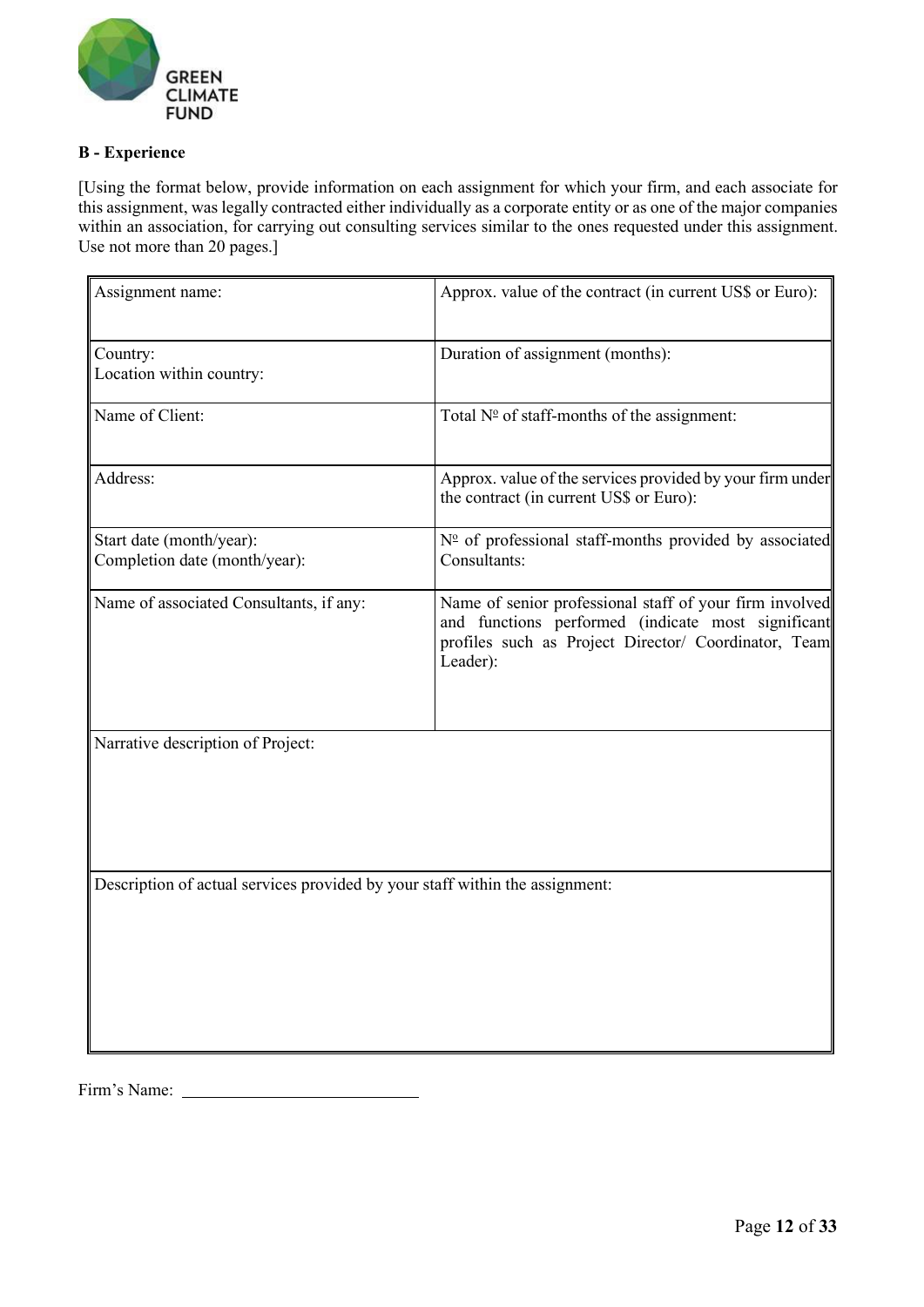

### **Form TECH-3: Comments and Suggestions on the Terms of Reference and on Counterpart Staff and Facilities to be Provided by the Client**

#### **On the Terms of Reference**

[Present and justify here any modifications or improvement to the Terms of Reference you are proposing to improve performance in carrying out the assignment (such as deleting some activity you consider unnecessary, or adding another, or proposing a different phasing of the activities). Such suggestions should be concise and to the point, and incorporated in your Proposal.]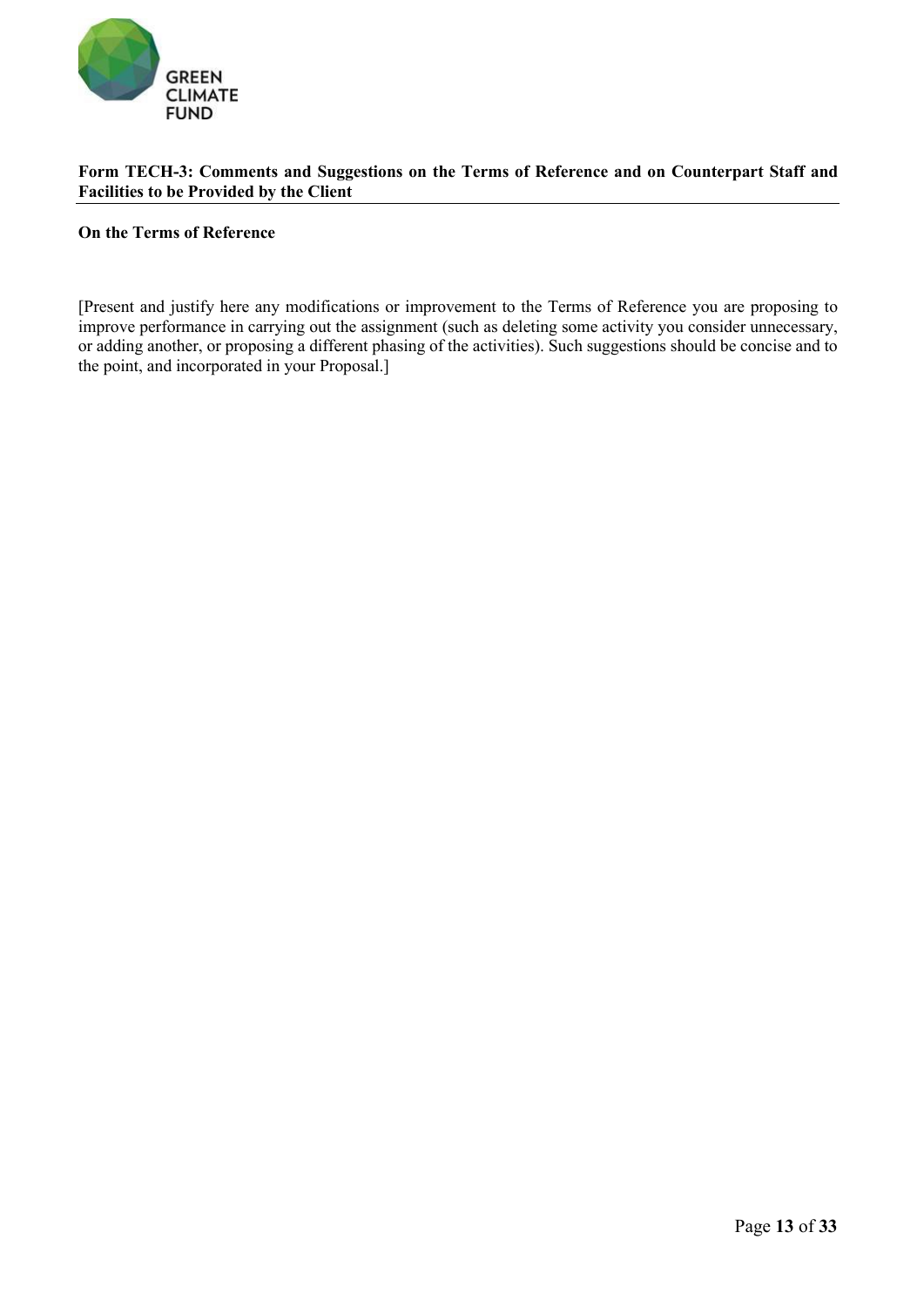

### **Form TECH-4: Description of Approach, Methodology and Work Plan for Performing the Assignment**

[Technical approach, methodology and work plan are key components of the Technical Proposal. You are requested to present your Technical Proposal (Not more than 40 pages, inclusive of charts and diagrams) divided into the following three chapters:

- a) Technical Approach and Methodology,
- b) Work Plan, and
- c) Organization and Staffing
- d) Organization's commitment to sustainability

a) Technical Approach and Methodology. In this chapter you should explain your understanding of the objectives of the assignment, approach to the services, methodology for carrying out the activities and obtaining the expected output, and the degree of detail of such output. You should highlight the problems being addressed and their importance, and explain the technical approach you would adopt to address them. You should also explain the methodologies you propose to adopt and highlight the compatibility of those methodologies with the proposed approach.

b) Work Plan. In this chapter you should propose the main activities of the assignment, their content and duration, phasing and interrelations, milestones (including interim approvals by the Client), and delivery dates of the reports. The proposed work plan should be consistent with the technical approach and methodology, showing understanding of the Terms of Reference and ability to translate them into a feasible working plan. A list of the final documents, including reports, drawings, and tables to be delivered as final output, should be included here. The work plan should be consistent with the Work Schedule of Form TECH-8.

c) Organization and Staffing. In this chapter you should propose the structure and composition of your team. You should list the main disciplines of the assignment, the key expert responsible, and proposed technical and support staff.]

d) Organization's commitment to sustainability. In this section you should demonstrate how you plan to integrate sustainability measures in the execution of the contract to provide goods or services.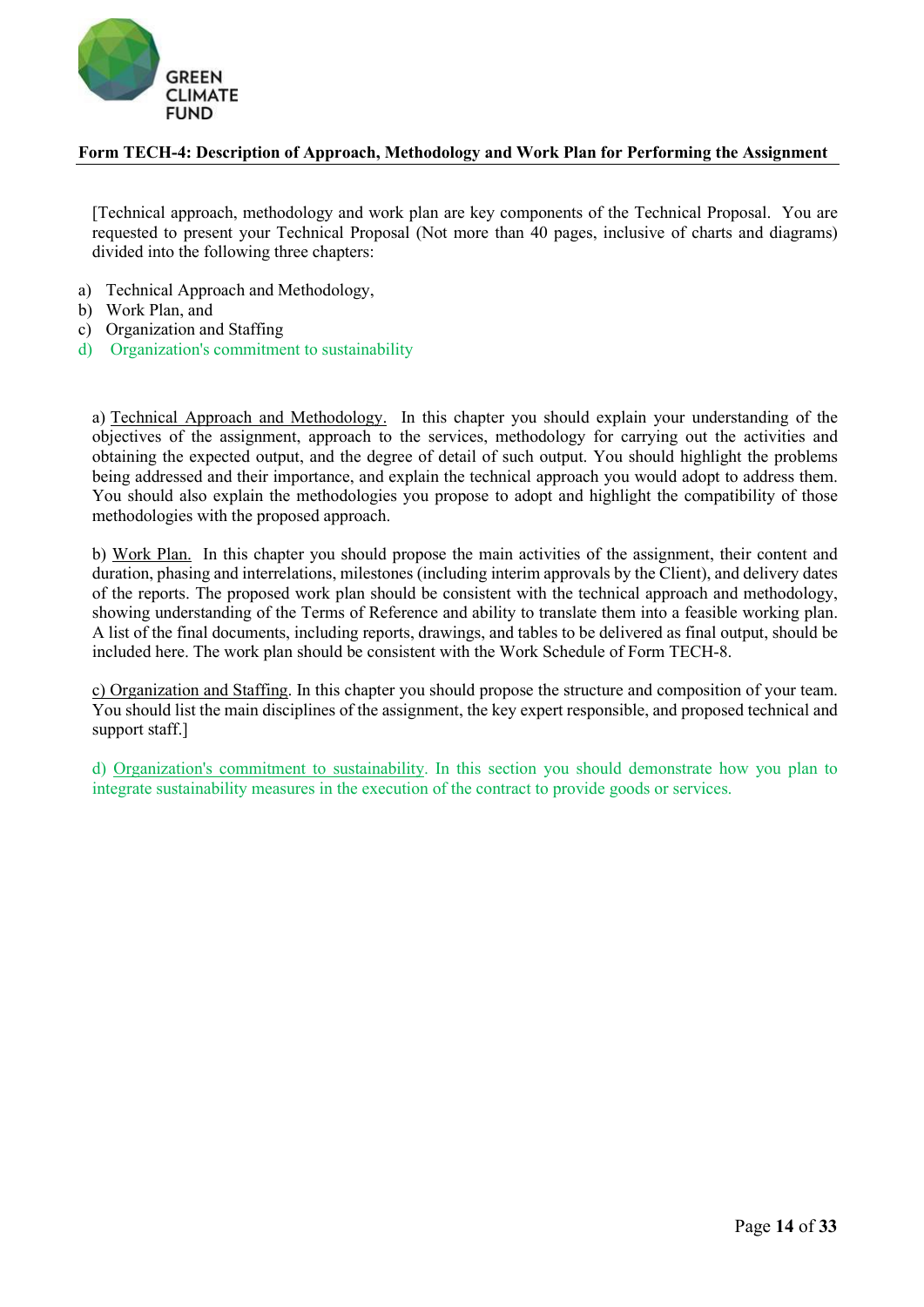

# **Form TECH-5: Team Composition and Task Assignments**

| Professional Staff |      |                   |                   |               |
|--------------------|------|-------------------|-------------------|---------------|
| Name of Staff      | Firm | Area of Expertise | Position Assigned | Task Assigned |
|                    |      |                   |                   |               |
|                    |      |                   |                   |               |
|                    |      |                   |                   |               |
|                    |      |                   |                   |               |
|                    |      |                   |                   |               |
|                    |      |                   |                   |               |
|                    |      |                   |                   |               |
|                    |      |                   |                   |               |
|                    |      |                   |                   |               |
|                    |      |                   |                   |               |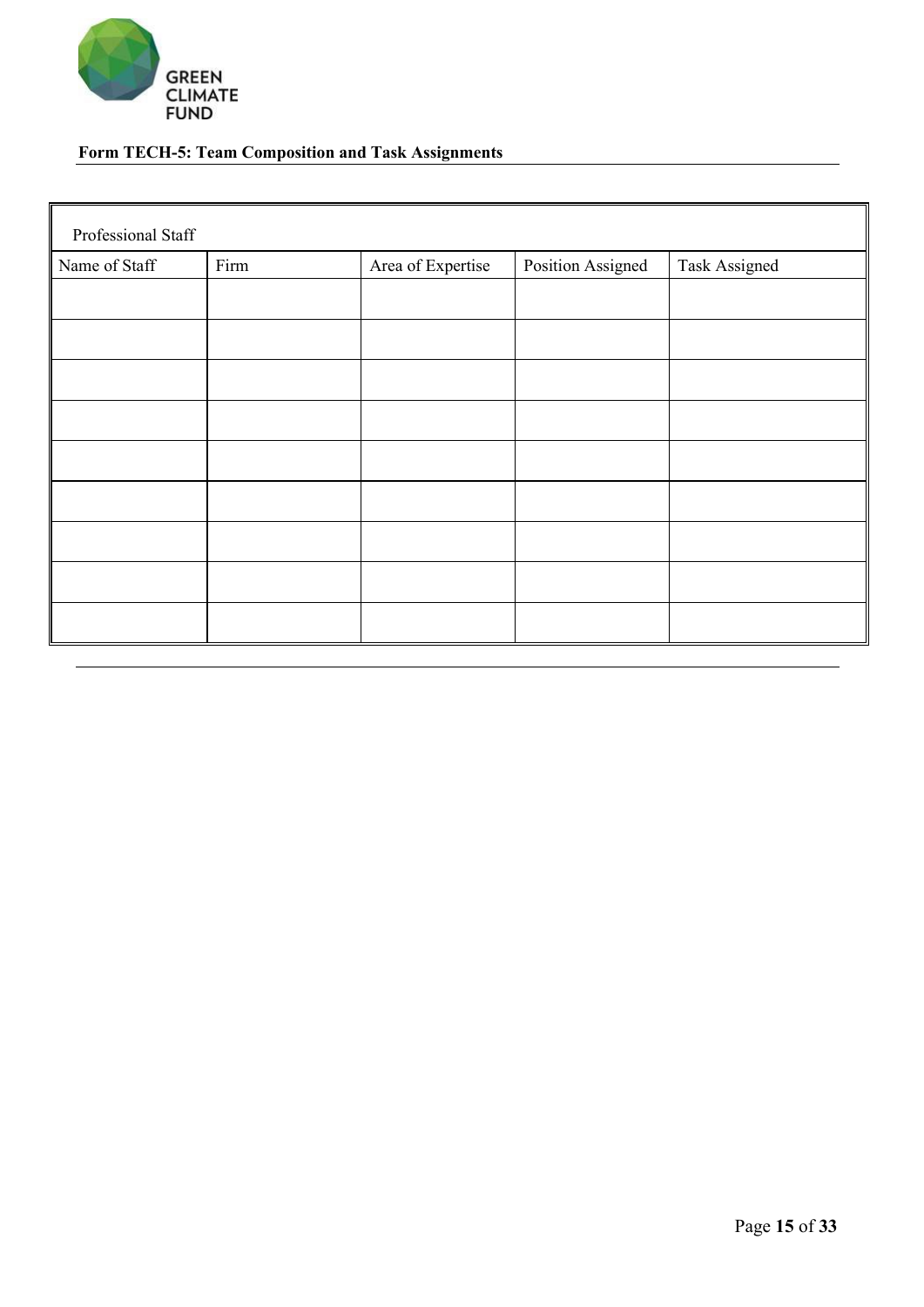

### **Form TECH-6: Curriculum Vitae (CV) for Proposed Professional Staff**

**1. Proposed Position** [only one candidate shall be nominated for each position]: **2. Name of Firm** [Insert name of firm proposing the staff]: **3. Name of Staff** [Insert full name]: **4. Date of Birth:** <u>Nationality:</u> Nationality: **5. Education** [Indicate college/university and other specialized education of staff member, giving names of institutions, degrees obtained, and dates of obtainment]: **6. Membership of Professional Associations**: **7. Other Training** [Indicate significant training since degrees under 5 - Education were obtained]: **8. Countries of Work Experience**: [List countries where staff has worked in the last ten years]: **9. Languages** [For each language indicate proficiency: good, fair, or poor in speaking, reading, and writing]:

**10. Employment Record** [Starting with present position, list in reverse order every employment held by staff member since graduation, giving for each employment (see format here below): dates of employment, name of employing organization, positions held.]:

From [Year]: To [Year]:

| Employer: |  |
|-----------|--|
|           |  |

Positions held: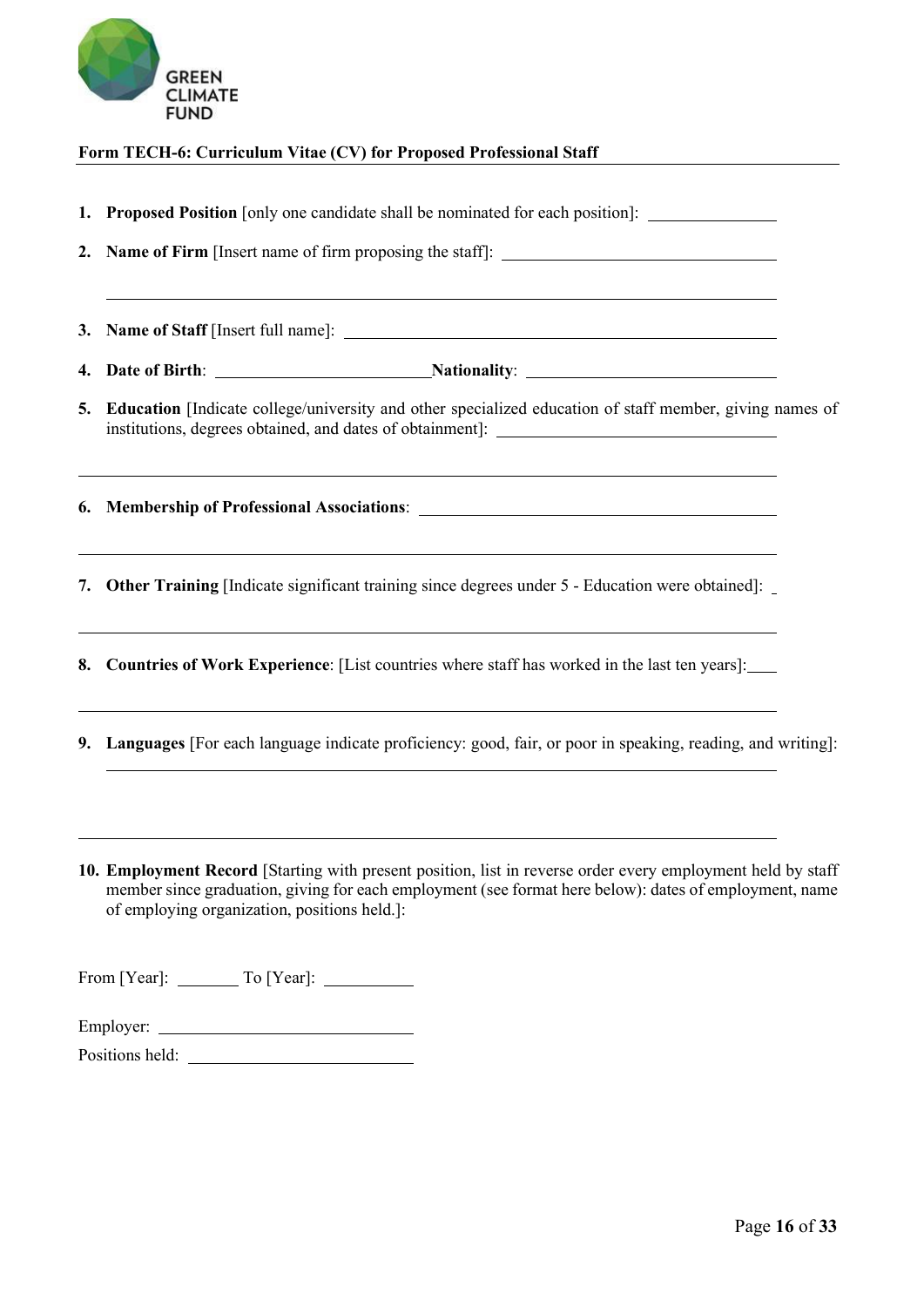

| 11. Detailed Tasks Assigned | 12. Work Undertaken that Best Illustrates Capability to<br><b>Handle the Tasks Assigned</b>                                                                                                                                    |
|-----------------------------|--------------------------------------------------------------------------------------------------------------------------------------------------------------------------------------------------------------------------------|
|                             | [Among the assignments in which the staff has been involved,<br>indicate the following information for those assignments that<br>best illustrate staff capability to handle the tasks listed under<br>point $11.]$             |
| [List all tasks to<br>be    | Name of assignment or project:                                                                                                                                                                                                 |
| this<br>performed<br>under  | Year: $\overline{\phantom{a}}$                                                                                                                                                                                                 |
| assignment]                 |                                                                                                                                                                                                                                |
|                             |                                                                                                                                                                                                                                |
|                             |                                                                                                                                                                                                                                |
|                             | Positions held: Note that the set of the set of the set of the set of the set of the set of the set of the set of the set of the set of the set of the set of the set of the set of the set of the set of the set of the set o |
|                             | Activities performed:                                                                                                                                                                                                          |
|                             |                                                                                                                                                                                                                                |

## **13. Certification:**

I, the undersigned, certify that to the best of my knowledge and belief, this CV correctly describes myself, my qualifications, and my experience. I understand that any wilful misstatement described herein may lead to my disqualification or dismissal, if engaged.

|                                                                       | Date:          |
|-----------------------------------------------------------------------|----------------|
| [Signature of staff member or authorized representative of the staff] | Day/Month/Year |
| Full name of authorized representative:                               |                |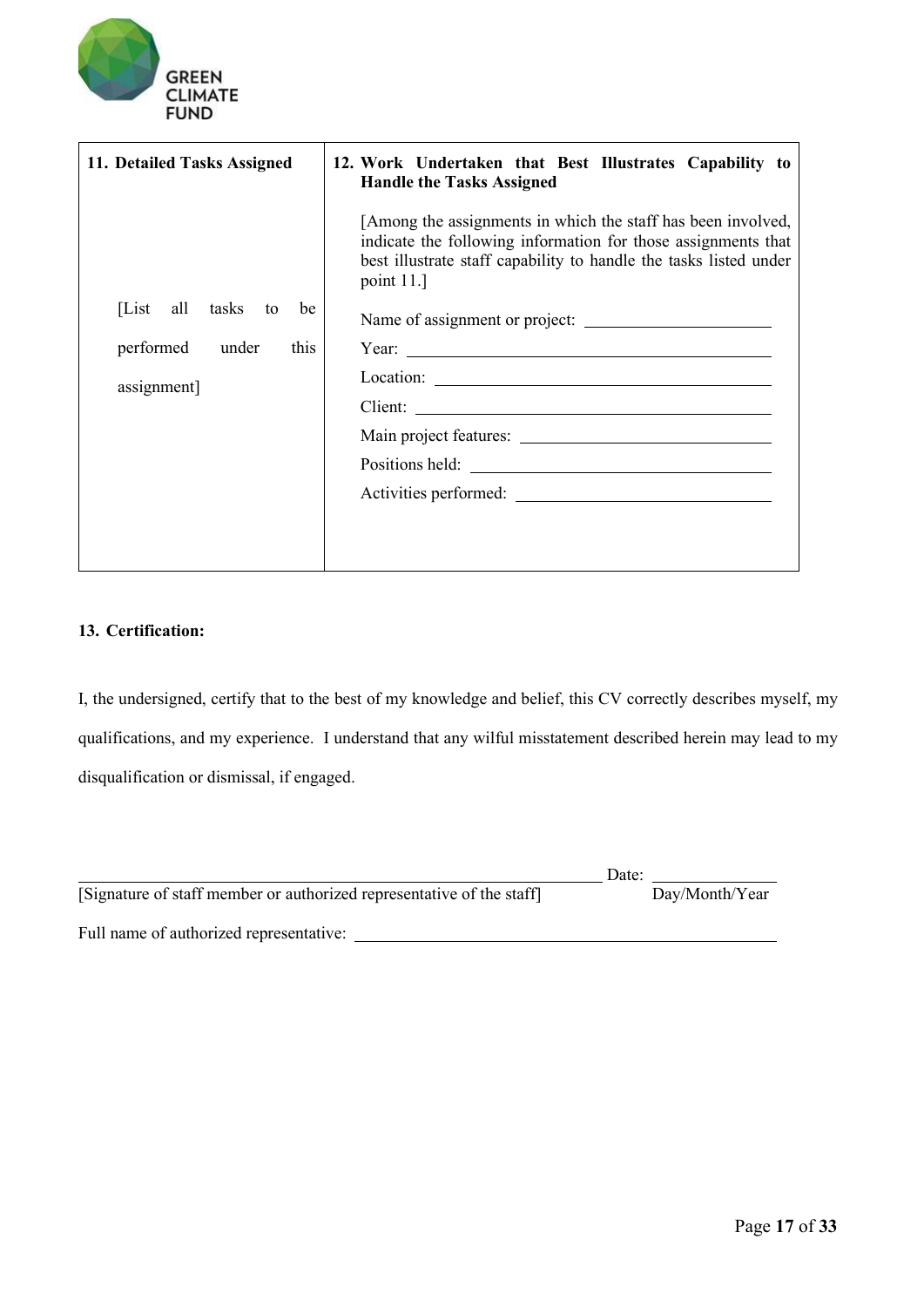

## **Form TECH-7: Staffing Schedule1**

|   | <b>Name of Staff</b> |  | Staff input (in the form of a bar chart) <sup>2</sup> |  |  |  |  |  | Total staff-week input |
|---|----------------------|--|-------------------------------------------------------|--|--|--|--|--|------------------------|
|   |                      |  | v                                                     |  |  |  |  |  | <b>Total</b>           |
|   |                      |  |                                                       |  |  |  |  |  |                        |
|   |                      |  |                                                       |  |  |  |  |  |                        |
|   |                      |  |                                                       |  |  |  |  |  |                        |
| n |                      |  |                                                       |  |  |  |  |  |                        |
|   | <b>Grand Total</b>   |  |                                                       |  |  |  |  |  |                        |

1 For Professional Staff the input should be indicated individually; for Support Staff it should be indicated by category (e.g.: draftsmen, clerical staff, etc.).

2 Weeks are counted from the start of the assignment. For each staff indicate separately staff input.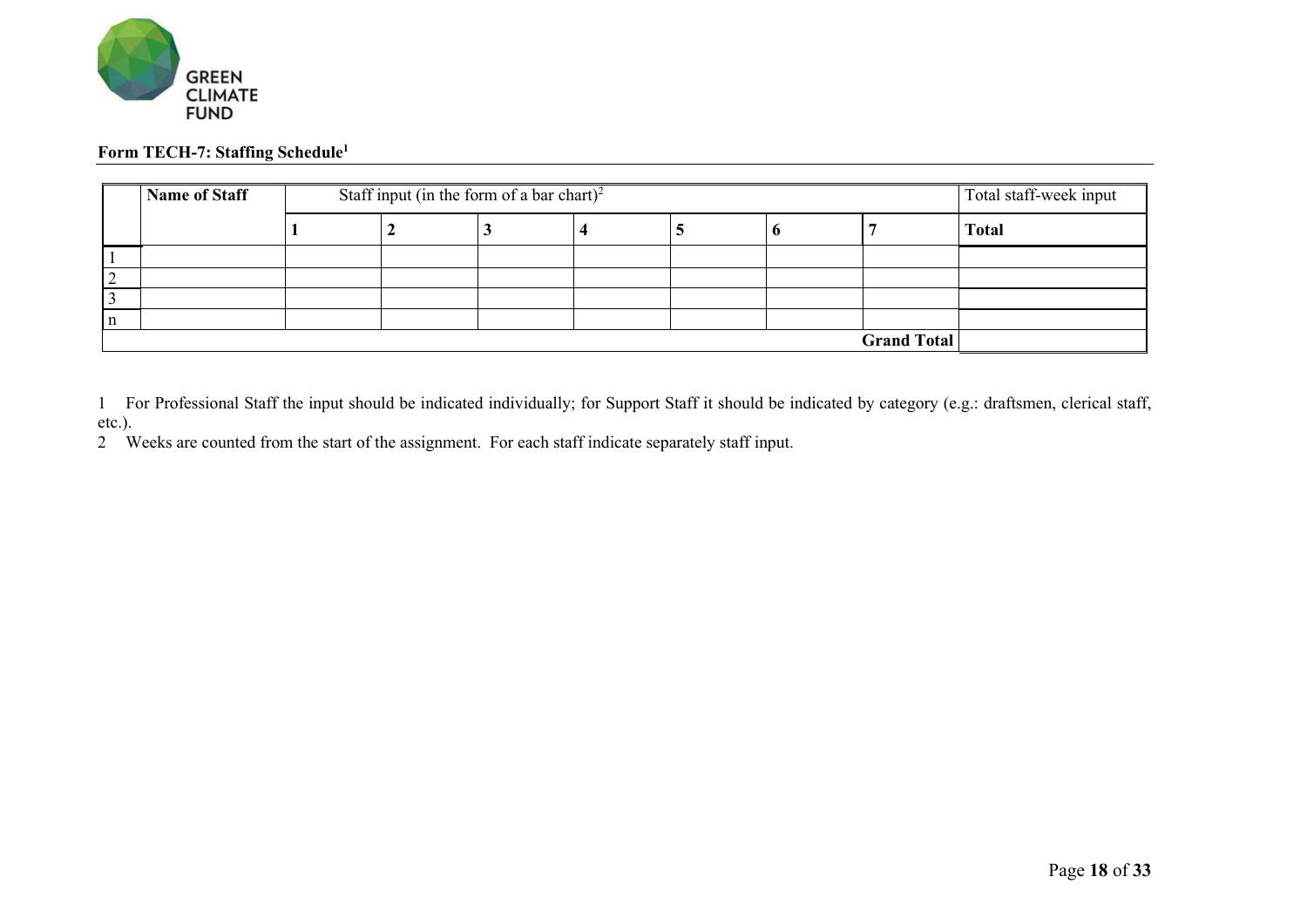

## **Form TECH-8 Work Schedule**

| $\mathbf{N}^{\circ}$ | $\mathbf{Activity}^1$ | $\textbf{Weeks}^2$ |                  |   |   |   |   |  |       |              |
|----------------------|-----------------------|--------------------|------------------|---|---|---|---|--|-------|--------------|
|                      |                       |                    | $\boldsymbol{2}$ | 3 | 4 | 5 | o |  | <br>n | <b>Total</b> |
| $\mathbf{1}$         |                       |                    |                  |   |   |   |   |  |       |              |
| $\vert$ 2            |                       |                    |                  |   |   |   |   |  |       |              |
| 3                    |                       |                    |                  |   |   |   |   |  |       |              |
| $\vert 4$            |                       |                    |                  |   |   |   |   |  |       |              |
|                      |                       |                    |                  |   |   |   |   |  |       |              |
|                      |                       |                    |                  |   |   |   |   |  |       |              |
|                      |                       |                    |                  |   |   |   |   |  |       |              |
|                      |                       |                    |                  |   |   |   |   |  |       |              |
| $\ln$                |                       |                    |                  |   |   |   |   |  |       |              |

1 Indicate all main activities of the assignment, including delivery of reports (e.g.: inception, interim, and final reports), and other benchmarks such as Client approvals. For phased assignments indicate activities, delivery of reports, and benchmarks separately for each phase.

2 Duration of activities shall be indicated in the form of a bar chart.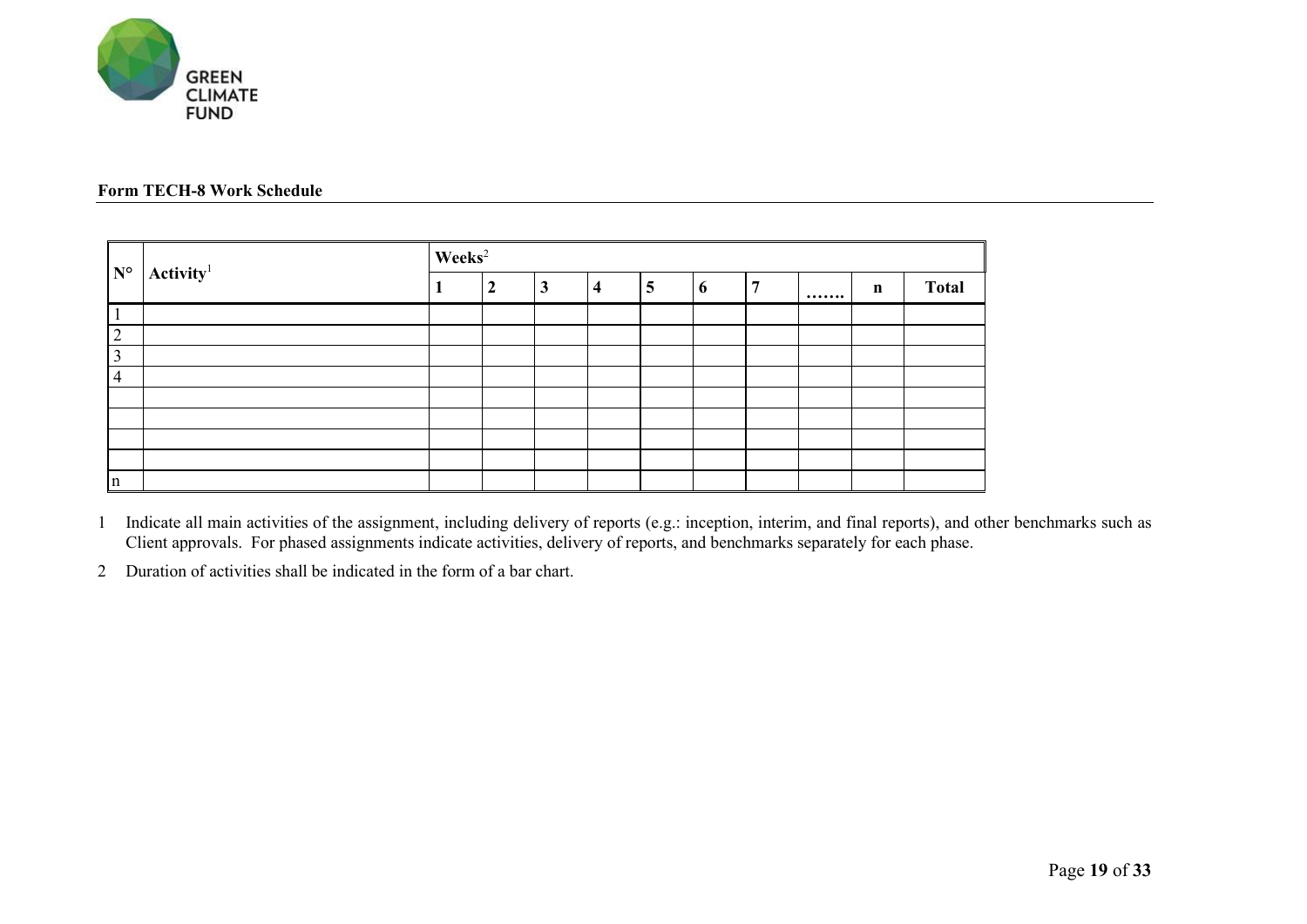

## **Financial Proposal**

The Proposer is required to prepare and submit the Financial Proposal in a separate file from the Technical Proposal.

The Financial Proposal must provide a detailed cost breakdown and a payment schedule preferably linked to the schedule of deliverables presented in Annex 1. Provide separate figures for each functional grouping or category Including fees and cost-reimbursable expenses. The Financial Section shall provide details of unit /daily fee rate per proposed team member and total consultancy fees based on the time proposed for performance of the services. Any estimates for cost-reimbursable expenses, should be listed separately and capped. The Financial Proposal should be inclusive of the taxes where applicable<sup>[3](#page-19-0)</sup>, and the applicable taxes should be clearly specified.

The Financial Proposal must also have the total consultancy fee summarized in addition to the break down covering the lump sum amount for purposes of determining the financial score and contract price. Financial Proposal Standard Forms (FIN Forms) shall be used for the presentation of the Financial Proposal.

<span id="page-19-0"></span><sup>3</sup> (a) Under Article 10 of the Headquarters Agreement, the property of the Green Climate Fund ("Fund"), including the property of any offices, subsidiary bodies or facilities established by the Fund, the Fund's operations and transactions, and any property of the Fund in transit to or from the Headquarters, are:

<sup>(</sup>i) Exempt from all direct taxes, except those which are, in fact, no more than charges for public utility services;

<sup>(</sup>ii) Exempt from all indirect taxes, including any value-added tax and/or other similar tax, and excise duties levied on important purchases of goods and services for official purposes; and

<sup>(</sup>iii) Exempt from customs duties, prohibitions and restrictions on imports and exports in respect of articles of any kind imported or exported by the Fund for its official use, except for prohibitions and restrictions on imports or exports relating to health and safety.

<sup>(</sup>b) under bilateral agreements concluded between the GCF and certain countries, the GCF may be exempt from all taxation and from all customs duties, and from any obligation for the payment, withholding or collection of any tax or duty.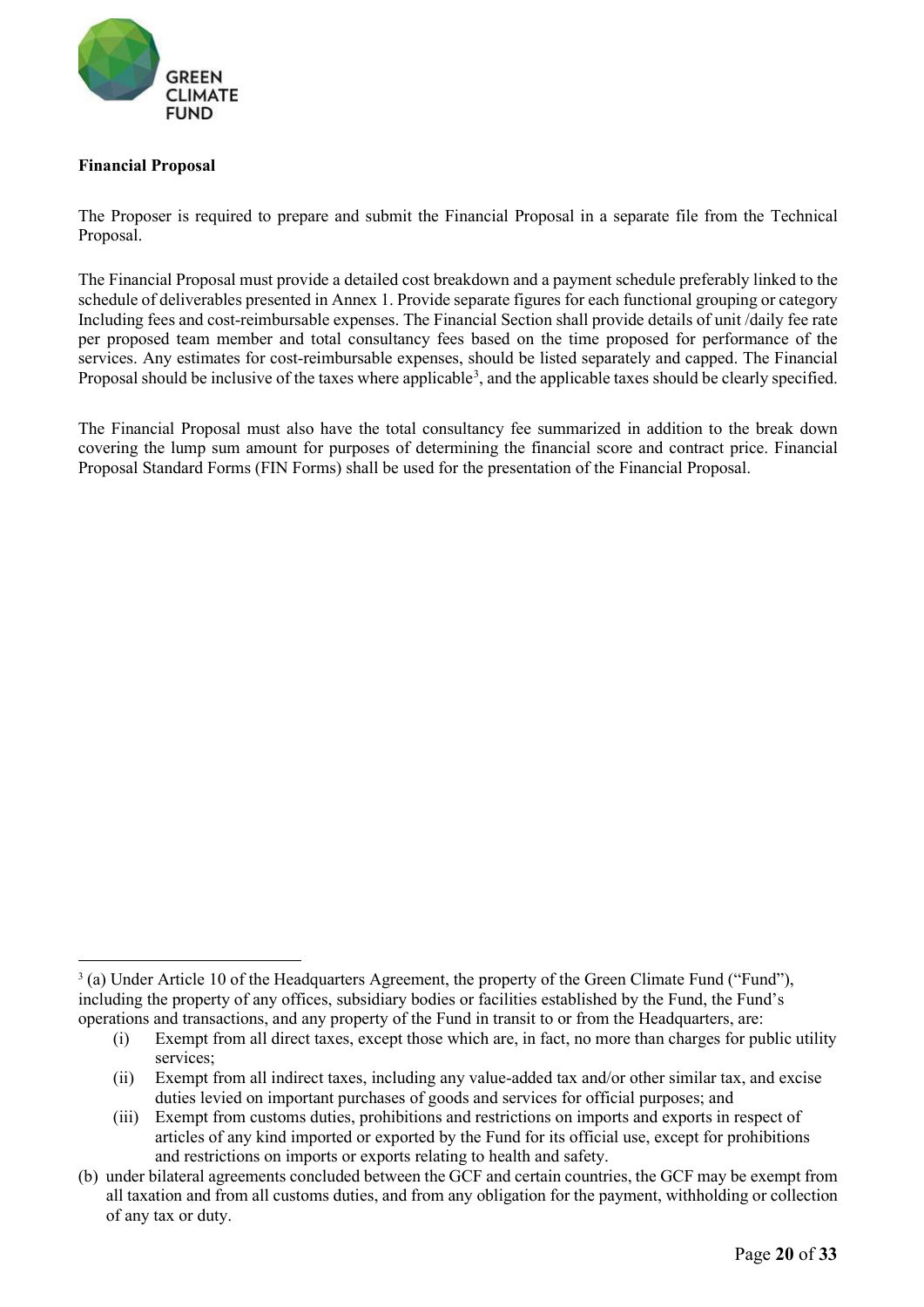

## **FIN Forms Form FIN-1: Financial Proposal Submission Form**

[Location, Date]

To: [Name and address of Client]

To whom it may concern:

We, the undersigned, offer to provide the design and implementation for [Insert title of assignment] in accordance with your Request for Proposal dated [Insert Date] and our Technical Proposal. Our attached Financial Proposal is for the sum of [Insert amount(s) in words and figures<sup>1</sup>]. This amount is inclusive of the taxes where applicable<sup>2</sup>.

Our Financial Proposal shall be binding upon us subject to the modifications resulting from Contract negotiations, up to expiration of the validity period of the Proposal, i.e. before the date indicated in Paragraph 2.6 of this RFP.

We understand you are not bound to accept any Proposal you receive.

We remain,

Yours sincerely,

| Authorized Signature [In full and initials]: |  |
|----------------------------------------------|--|
|                                              |  |
| Name of Firm:                                |  |
| Address:                                     |  |
|                                              |  |

customs duties, and from any obligation for the payment, withholding or collection of any tax or duty.

<sup>1</sup> Amounts must coincide with the ones indicated under Total Cost of Financial proposal in Form FIN-2.

<sup>2</sup> (a) Under Article 10 of the Headquarters Agreement, the property of the Green Climate Fund ("Fund"), including the property of any offices, subsidiary bodies or facilities established by the Fund, the Fund's operations and transactions, and any property of the Fund in transit to or from the Headquarters, are:

<sup>(</sup>i) Exempt from all direct taxes, except those which are, in fact, no more than charges for public utility services;

<sup>(</sup>ii) Exempt from all indirect taxes, including any value-added tax and/or other similar tax, and excise duties levied on important purchases of goods and services for official purposes; and

<sup>(</sup>iii) Exempt from customs duties, prohibitions and restrictions on imports and exports in respect of articles of any kind imported or exported by the Fund for its official use, except for prohibitions and restrictions on imports or exports relating to health and safety. (b) under bilateral agreements concluded between the GCF and certain countries, the GCF may be exempt from all taxation and from all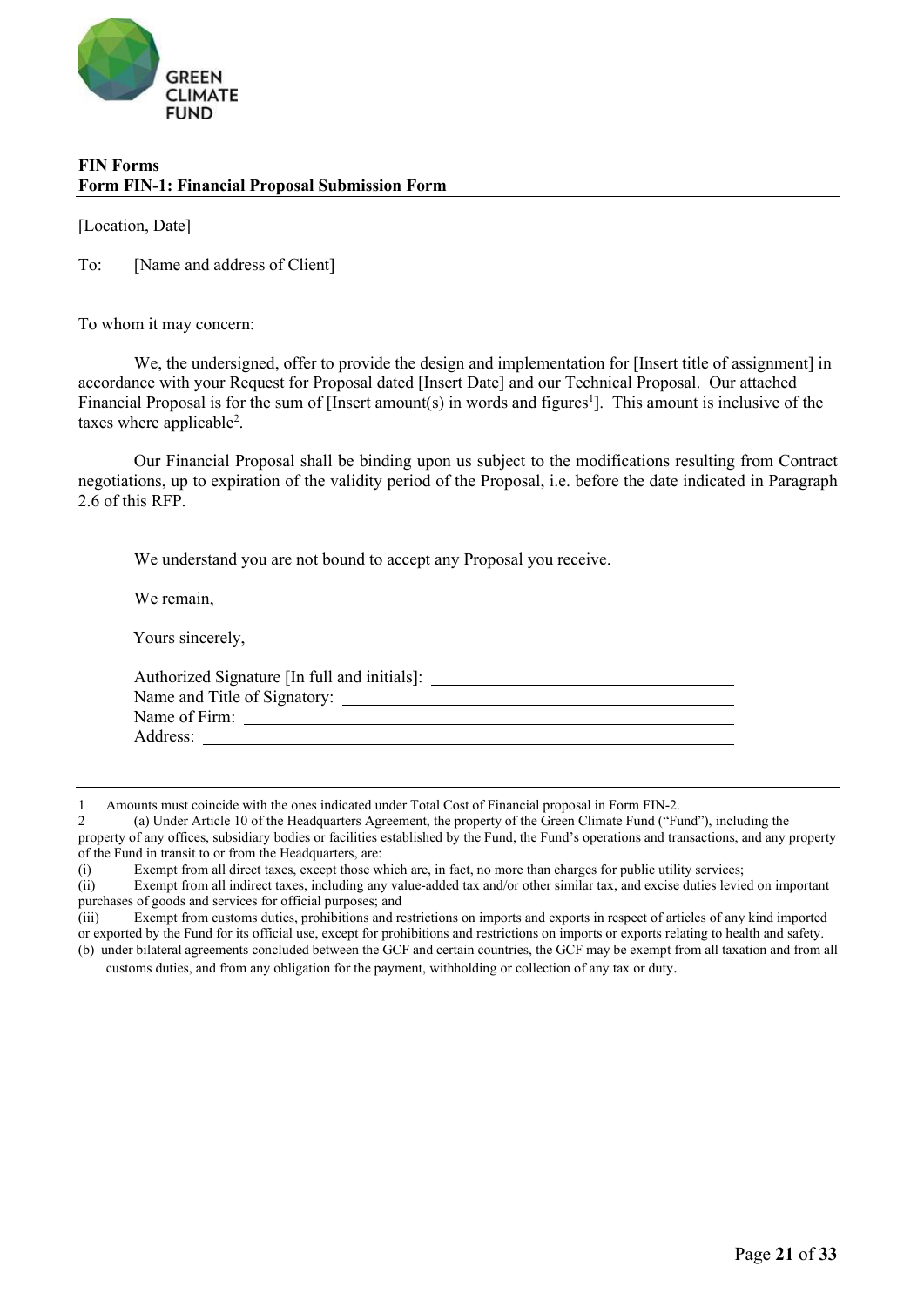

# **Form FIN-2: Financial Proposal Submission Template**

## **A. Total Cost of Financial Proposal**

|                                          | Costs                     |  |  |
|------------------------------------------|---------------------------|--|--|
| Item                                     | Indicate with<br>Currency |  |  |
| <b>Total Costs of Financial Proposal</b> |                           |  |  |

# **B. Break down of Fees and expenses per Cost Component**

| Description                        | Unit of       | <b>Total Period</b> | Unit cost / | Total Cost for |
|------------------------------------|---------------|---------------------|-------------|----------------|
|                                    | measure (e.g. | of                  | rate        | the Period     |
|                                    | days, month,  | Engagement          |             |                |
|                                    | etc)          |                     |             |                |
| <b>I. Remuneration Costs</b>       |               |                     |             |                |
| Staff 1                            |               |                     |             |                |
| Staff <sub>2</sub>                 |               |                     |             |                |
| .                                  |               |                     |             |                |
| Sub-total                          |               |                     |             |                |
|                                    |               |                     |             |                |
| II.<br><b>Travel Costs</b>         |               |                     |             |                |
|                                    |               |                     |             |                |
| Sub-total                          |               |                     |             |                |
| III.<br><b>Other Related Costs</b> |               |                     |             |                |
| (Please specify)                   |               |                     |             |                |
|                                    |               |                     |             |                |
| Sub-total                          |               |                     |             |                |
| <b>TOTAL</b>                       |               |                     |             |                |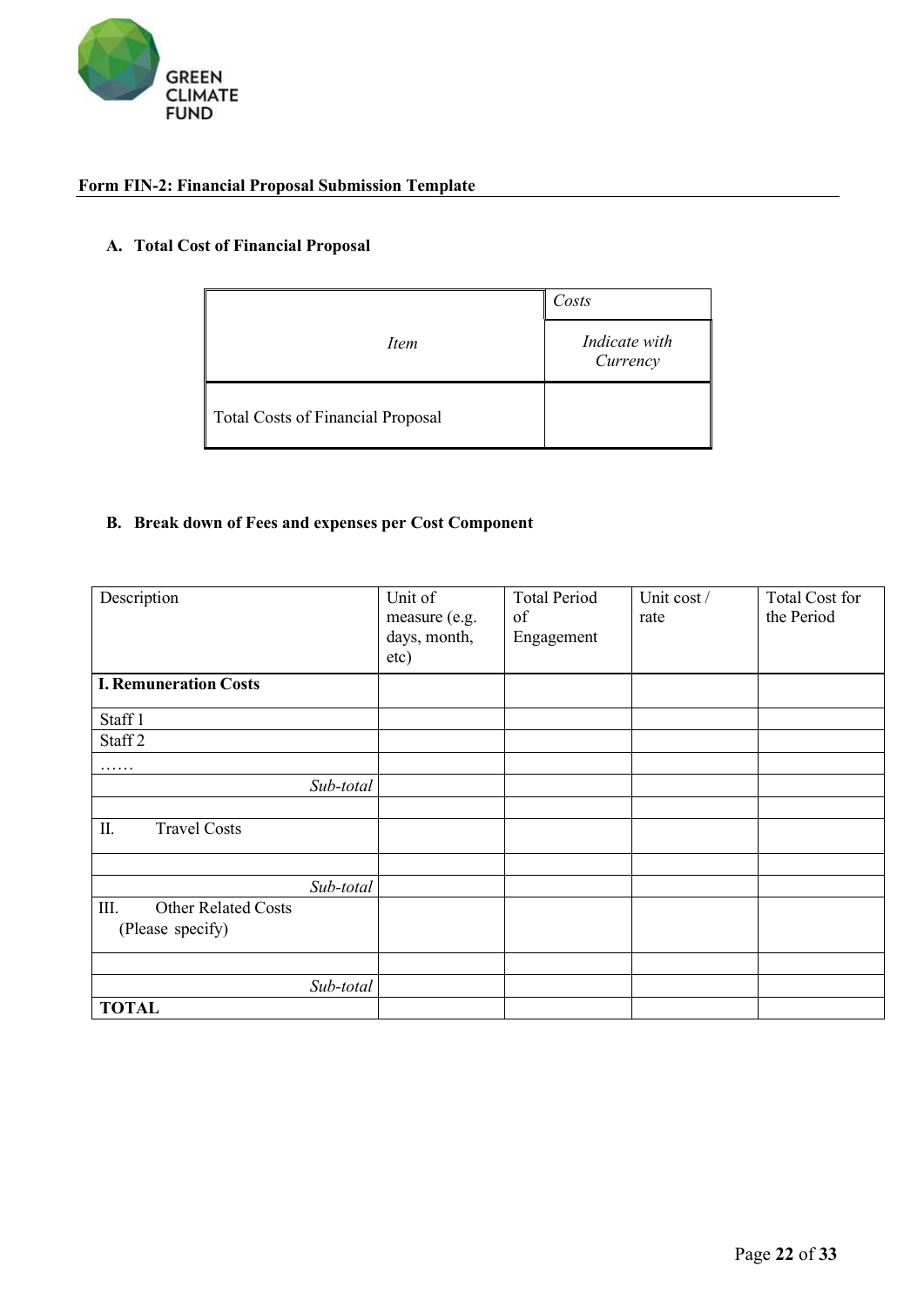

## **C. Cost Breakdown**

| Deliverable | Quantity | $Cost$ $\overline{(\text{in})}$<br>USD) | Cost Breakdown and<br>Remarks<br>(Please specify detailed<br>breakdown of the cost<br>for each deliverable,<br>including any<br>professional services<br>costs) |
|-------------|----------|-----------------------------------------|-----------------------------------------------------------------------------------------------------------------------------------------------------------------|
|             |          |                                         |                                                                                                                                                                 |
|             |          |                                         |                                                                                                                                                                 |
|             |          |                                         |                                                                                                                                                                 |
|             |          |                                         |                                                                                                                                                                 |
|             |          |                                         |                                                                                                                                                                 |
|             |          |                                         |                                                                                                                                                                 |

## Form FIN-3: Breakdown of Remuneration<sup>1</sup> (Lump-Sum)

(Information to be provided in this Form shall only be used to establish payments to the Consultant for possible additional services requested by the Client)

| Name <sup>2</sup> | Position <sup>3</sup> | <b>Staff-daily Rate</b> |  |
|-------------------|-----------------------|-------------------------|--|
|                   |                       |                         |  |
|                   |                       |                         |  |
|                   |                       |                         |  |
|                   |                       |                         |  |

- 1 Form FIN-3 shall be filled in for the same Professional and Support Staff listed in Form TECH-7.
- 2 Professional Staff should be indicated individually; Support Staff should be indicated per category (e.g.: draftsmen, clerical staff).
- 3 Positions of the Professional Staff shall coincide with the ones indicated in Form TECH-5.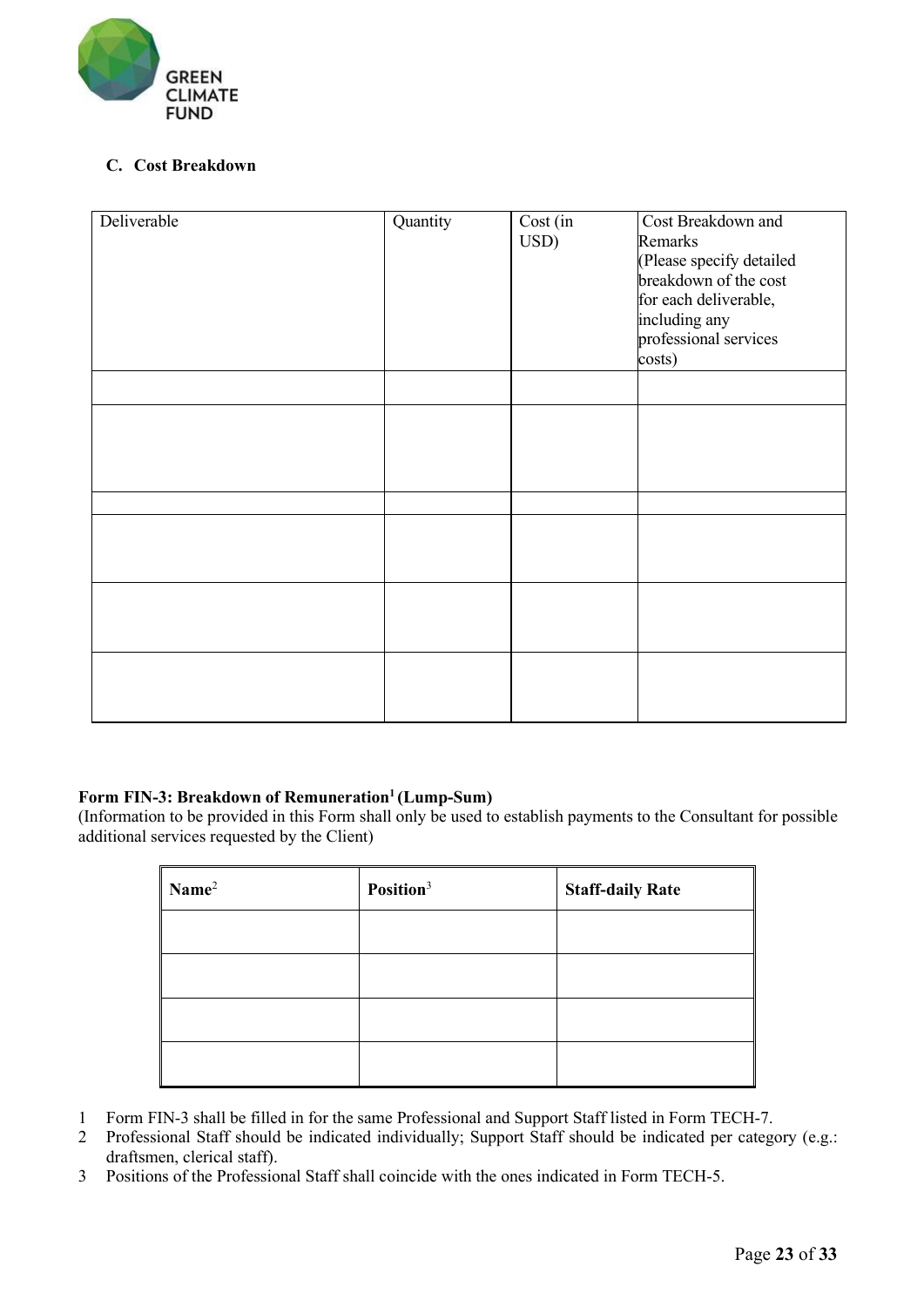

# **Annex 3**

### **Evaluation Criteria**

## **A. Evaluation and Comparison of Proposals**

1. The proposals will be evaluated in a three-stage procedure, starting with administrative compliance to ensure the proposals includes all necessary required documents and is duly signed by the authorized representative. Evaluation of the technical proposal will follow and will be completed prior to any financial proposal being opened and evaluated. The financial proposal will be considered only if the submissions fulfil the minimum technical requirements.

### **B. Acceptance of Submissions**

- 2. All proposers are expected to adhere to the requirements for submitting a proposal. Any proposals that fail to comply will be disqualified from further consideration as part of this evaluation. In particular:
	- Full compliance with the formal requirements for submitting a proposal
	- Submission of all requested documentation

• **Acceptance of the GCF Model contract** – Where the proposer notes issues, these must be raised as part of the technical proposal for consideration during evaluation.

- 3. The Technical Proposal shall include:
	- A brief description, including ownership details, date and place of incorporation of the firm, objectives of the firm, partnerships, qualifications, certificates, etc.
	- Details to demonstrate vast experience in working with relevant multilateral development funds and familiarity with their operations.
	- Demonstration of the firm's deep understanding of the GCF, mandate/business model and Investment Framework.
	- Comments on the Terms of Reference (if any).
	- Description of Approach, Methodology and Work Plan for Performing the Assignment; and
	- The staffing schedule and profiles of the proposed experts, etc.

#### **C. Evaluation of Technical Proposal**

4. A reviewing committee shall be established to evaluate each technical proposal. The technical proposal is evaluated individually on the basis of its responsiveness to the technical requirements and will be assessed and scored according to the evaluation criteria below and as per scores in the table.

|    | <b>Mandatory Criteria</b>                                                                                                                                            |  |  |
|----|----------------------------------------------------------------------------------------------------------------------------------------------------------------------|--|--|
| 1. | Organizational experience in the delivery of similar type of services                                                                                                |  |  |
|    | The consulting firm must have:                                                                                                                                       |  |  |
|    | Must be based or have working experience in all regions where GCF operates<br>$\bullet$                                                                              |  |  |
|    | Minimum 5 years of experience in fact-finding exercises along with demonstrated<br>$\bullet$                                                                         |  |  |
|    | knowledge in Relationship Management and Communication. An experience in IT<br>general and application controls may also be an advantage.                            |  |  |
|    | Working with relevant international development organizations (e.g., United Nations or<br>$\bullet$<br>Multilateral Development Banks).                              |  |  |
|    | Please provide at least one (1) completed provision of fact-finding services to relevant<br>international development organizations during the last three (3) years. |  |  |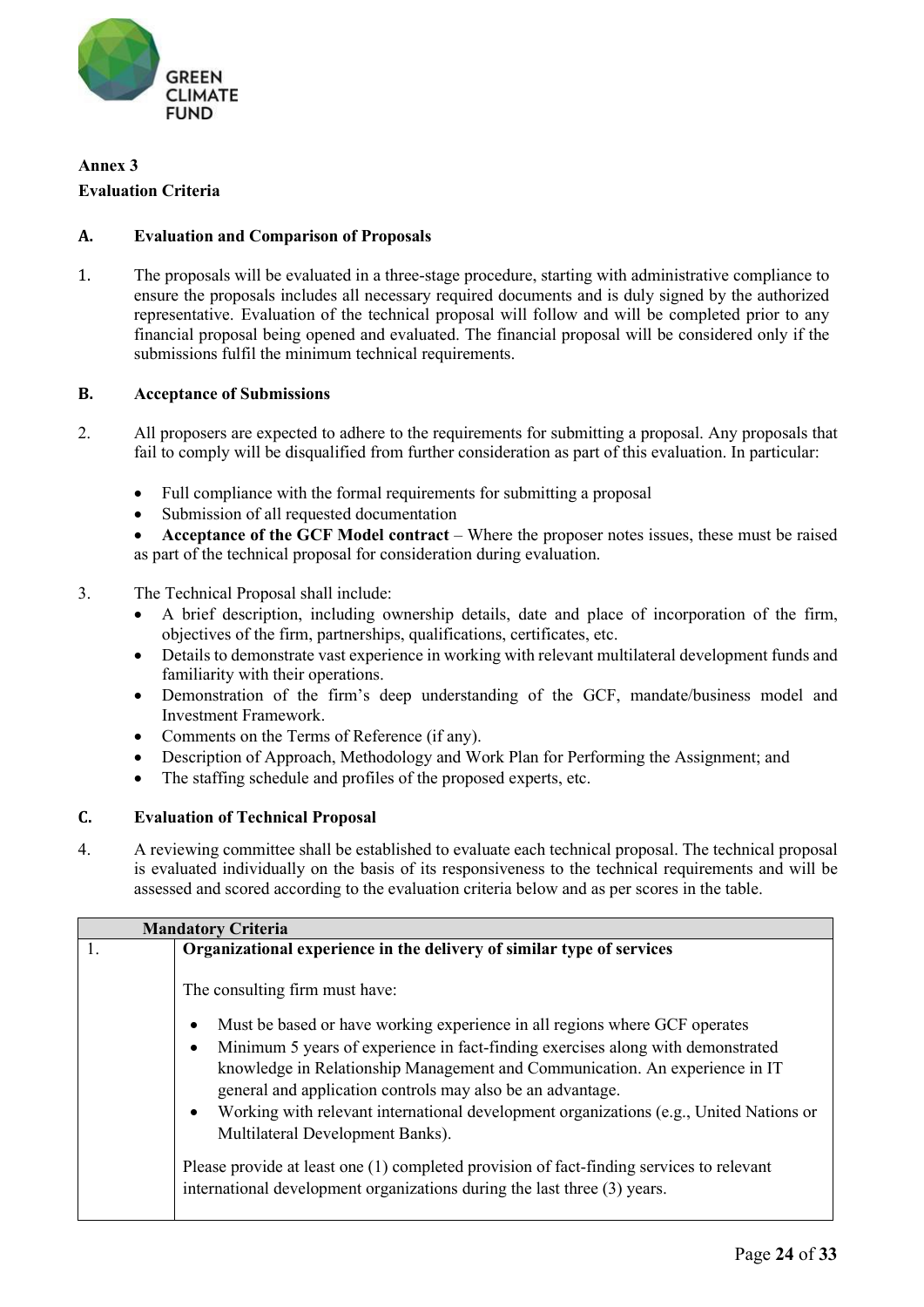

| 2. | Personal experience in the delivery of similar type of services                                                                                                                                                                 |
|----|---------------------------------------------------------------------------------------------------------------------------------------------------------------------------------------------------------------------------------|
|    | The team leader must have:                                                                                                                                                                                                      |
|    | 3 years' experience in fact-finding exercises along with demonstrated knowledge in<br>$\bullet$<br>Relationship Management and Communication. An experience in IT general and<br>application controls may also be an advantage. |
|    | Excellent written and oral communication skills in English are essential for this<br>$\bullet$<br>assignment.                                                                                                                   |
|    | Minimum 3 years' experience in working with the international organizations<br>$\bullet$                                                                                                                                        |

|                | <b>Summary of Technical Proposal Evaluation Forms</b> | <b>Score</b><br>Weight | <b>Points Obtainable</b> |
|----------------|-------------------------------------------------------|------------------------|--------------------------|
|                | Expertise of the firm                                 | 30%                    | 300                      |
| 2              | Proposed Methodology                                  | 20%                    | 200                      |
| 3              | Team Leader                                           | 40%                    | 400                      |
| $\overline{4}$ | Other Staff                                           | 10%                    | 100                      |
|                | <b>TOTAL</b>                                          | 100%                   | 1000                     |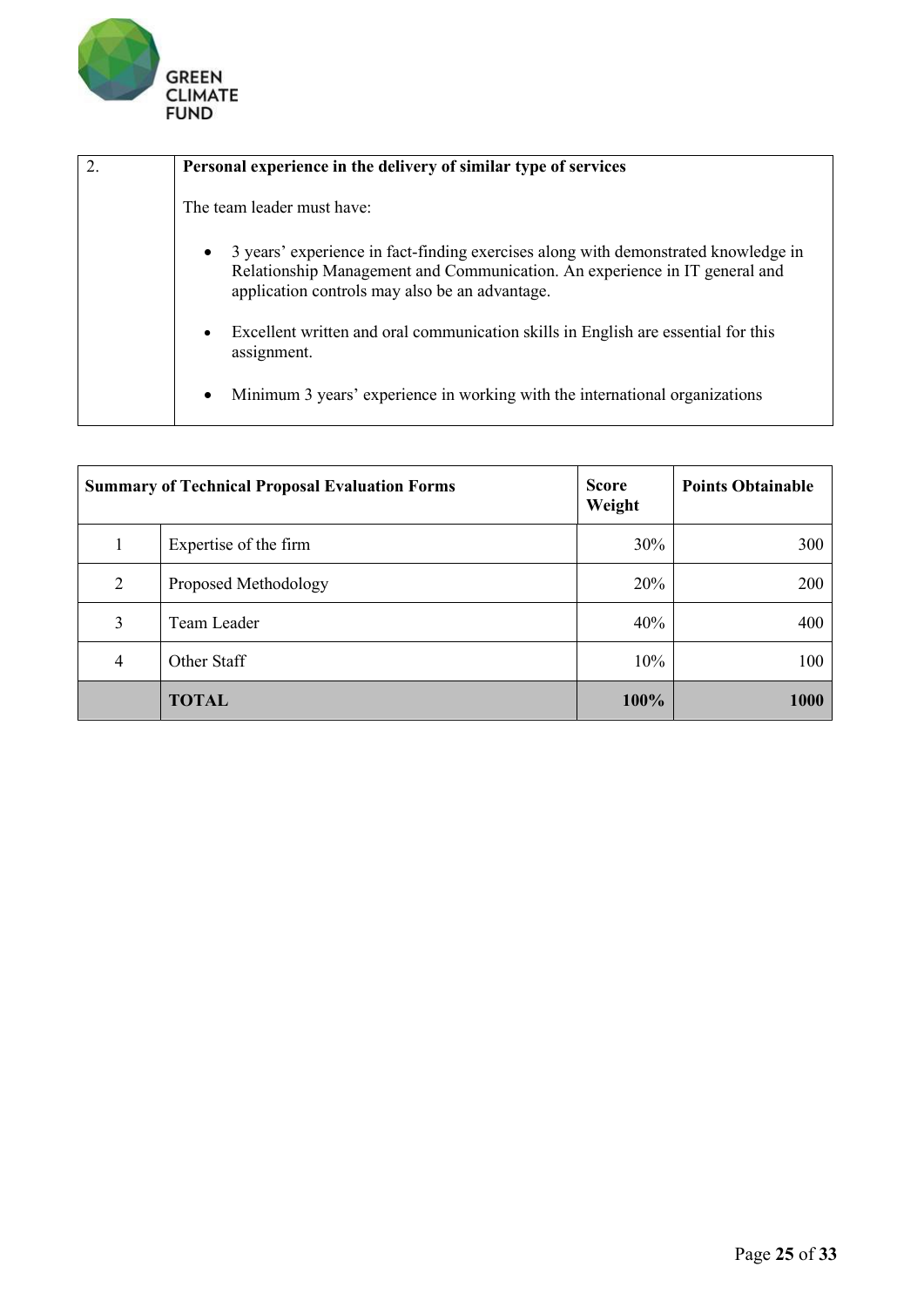

|                | The firm's expertise                                                                                                                                        | Sub-           | <b>Score</b> |
|----------------|-------------------------------------------------------------------------------------------------------------------------------------------------------------|----------------|--------------|
| $\mathbf{1}$   | <b>Expertise of Firm / Organization submitting Proposal</b>                                                                                                 | score          | 30           |
| 1.1            | Reputation of Organization and Staff / Credibility / Reliability / Industry                                                                                 | 6              |              |
|                | Standing                                                                                                                                                    |                |              |
|                | * The "Consulting Firm" can provide relevant documents (certificates,                                                                                       |                |              |
|                | reports etc.) as applicable                                                                                                                                 |                |              |
| 1.2            | General Organizational Capability which is likely to affect the                                                                                             | 6              |              |
|                | implementation                                                                                                                                              |                |              |
|                | - Financial Stability                                                                                                                                       |                |              |
|                | - Organization Structure                                                                                                                                    |                |              |
|                | - Age/size of the "consulting firm"                                                                                                                         |                |              |
|                | - Strength of the Project Management Support                                                                                                                |                |              |
|                | - Project Management Control                                                                                                                                |                |              |
|                | * The "consulting firm" can provide relevant documents (certificate,                                                                                        |                |              |
|                | report etc.) as applicable                                                                                                                                  |                |              |
| 1.3            | Internal quality assurance procedure in place.                                                                                                              | $\overline{4}$ |              |
| 1.4            | Relevant experience in fact-finding exercises involving similar organizations                                                                               | 6              |              |
|                | along with demonstrated knowledge in Relationship Management and                                                                                            |                |              |
|                | Communication. An experience in IT general and application controls may also                                                                                |                |              |
|                | be an advantage.                                                                                                                                            |                |              |
| 1.5            | Relevant experience in fact-finding exercises in all regions where GCF                                                                                      | 6              |              |
|                | operates.                                                                                                                                                   |                |              |
| 1.6            | Organization's commitment to sustainability - demonstrates its commitment to                                                                                | $\overline{2}$ |              |
|                | embed sustainability into its own operations (defined by social, environmental,                                                                             |                |              |
|                | and economic considerations).                                                                                                                               |                |              |
| $\overline{2}$ | <b>Technical approach and methodology</b>                                                                                                                   |                | 20           |
| 2.1            | To what degree does the proposer understand the task and the nature and                                                                                     | 5              |              |
|                | context of the GCF?                                                                                                                                         |                |              |
| 2.2            | Have the important aspects of the task been addressed in sufficient detail?                                                                                 | $\overline{2}$ |              |
| 2.3            | Are the different components of the consulting engagement adequately<br>weighted relative to one another?                                                   | $\overline{2}$ |              |
| 2.4            | Is the approach adopted appropriate for the task and for the nature and context                                                                             | $\overline{2}$ |              |
|                | of the GCF?                                                                                                                                                 |                |              |
| 2.5            | Is the scope of the task well defined and does it correspond to the ToR?                                                                                    | $\overline{2}$ |              |
| 2.6            | Is the presentation clear; are the sequence of activities and the planning logical                                                                          | $\overline{5}$ |              |
|                | and realistic, and do they promise efficient completion of the consulting                                                                                   |                |              |
|                | engagement?                                                                                                                                                 |                |              |
| 2.7            | Demonstrate how you plan to integrate sustainability measures in the execution                                                                              | $\overline{2}$ |              |
|                | of the contract to provide goods or services.                                                                                                               |                |              |
| $\mathbf{3}$   | <b>Personnel</b>                                                                                                                                            |                | 50           |
| 3.1            | Key Personnel/Team Leader                                                                                                                                   |                | 40           |
| 3.1.1          | Experience in fact-finding exercises (More than 3 years) along with                                                                                         | 20             |              |
|                | demonstrated knowledge in Relationship Management and Communication.                                                                                        |                |              |
|                | An experience in IT general and application controls may also be an advantage.                                                                              |                |              |
| 3.1.2          | Experience in leading team, ability to work in a multicultural environment with<br>diverse stakeholders; and to communicate effectively with international, | 10             |              |
|                | regional, and national entities.                                                                                                                            |                |              |
|                |                                                                                                                                                             |                |              |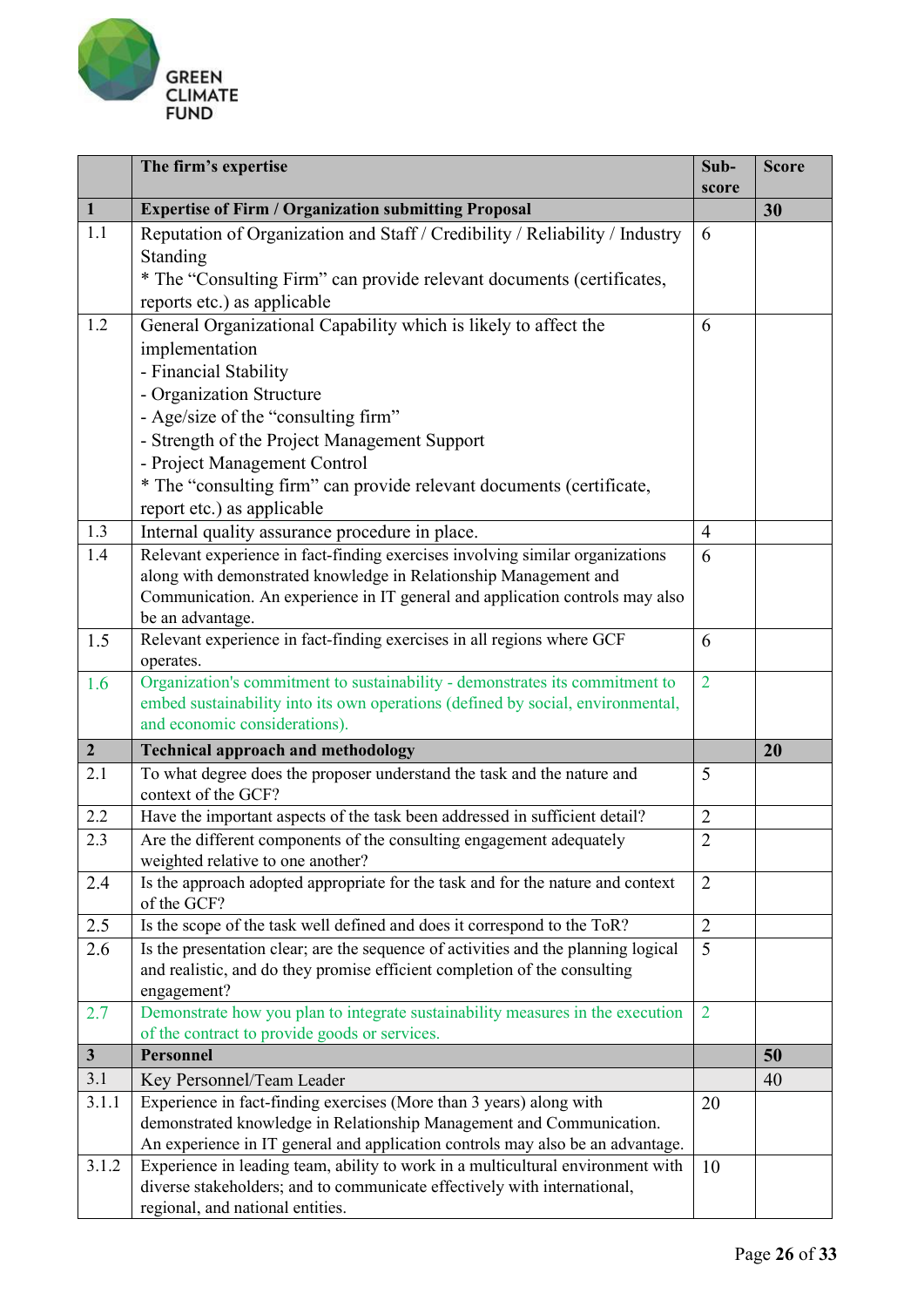

| 3.1.3 | Written English                                  | 10                        |     |
|-------|--------------------------------------------------|---------------------------|-----|
|       |                                                  |                           |     |
| 3.2   | Other Staff                                      |                           |     |
| 3.2.1 | Experience in fact-finding exercises (1-2 years) | 2.5                       |     |
| 3.2.2 | Written English                                  | $\mathbf{r}$<br>$\cdot$ . |     |
|       | <b>Total</b>                                     |                           | 100 |

Technical proposals that score at least 75 points out of 100 will be considered as qualified for the review of financial proposals. Any proposal less than that will be disqualified from proceeding to the next step and its financial proposal shall be returned unopened following the award of the contract.

## **D. Evaluation of Financial Proposal**

The financial proposal of all proposers who have attained the minimum score in the technical evaluation will be evaluated subsequently. The lowest evaluated Financial Proposal (Fm) is given the maximum financial score (Sf) of 100. The formula for determining the financial scores (Sf) of all other Proposals is calculated as follows:

 $Sf = 100$  x Fm/ F, in which "Sf" is the financial score, "Fm" is the lowest price, and "F" is the price of the proposal under consideration.

## **E. Consolidated evaluation**

The weights given to the Technical (T) and Financial (P) Proposals are:

## $T = 0.80$ , and  $P = 0.20$

Proposals will be ranked according to their combined technical (St) and financial (Sf) scores using the weights (T = the weight given to the Technical Proposal; P = the weight given to the Financial Proposal;  $T + P = 1$ ) as following:  $S = St x T\% + Sf x P\%.$ 

The firm achieving the highest combined technical and financial score will be invited for contract negotiations.

## **F. Award**

The Award will be made to the responsive proposer who achieves the highest combined technical and financial score, following negotiation of an acceptable contract. GCF reserves the right to conduct negotiations with the Proposer regarding the contents of their offer. The award will be in effect only after acceptance by the selected proposer of the terms and conditions and the technical requirements.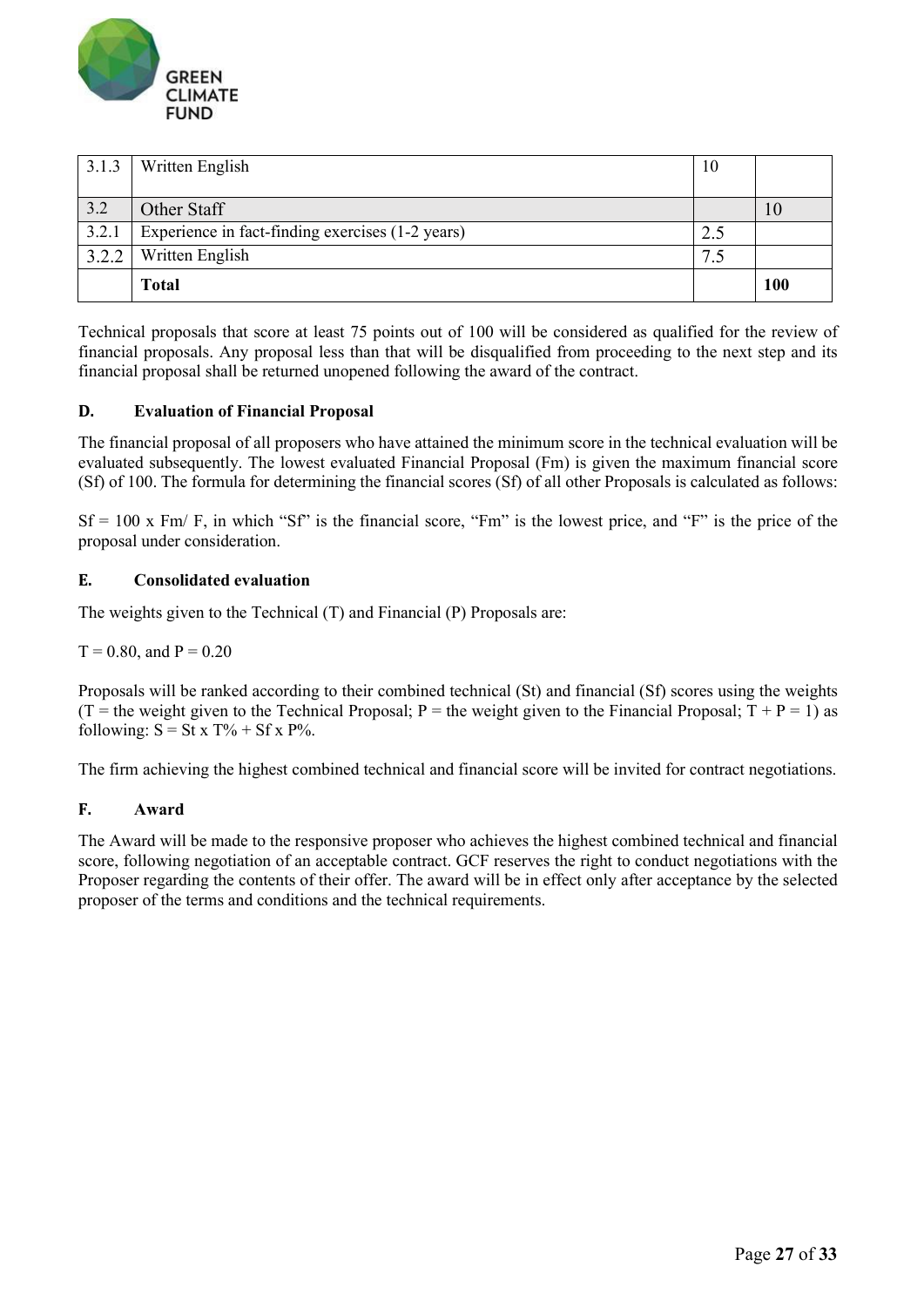

## **Annex 4 Company Profile Form**

Please respond to all questions.

# **Company details - vendor's name**

**Name:**

#### **General Information**

| Primary contact for sales/ client  |                                                 |                      |  |
|------------------------------------|-------------------------------------------------|----------------------|--|
| services                           |                                                 |                      |  |
| Head office address                |                                                 |                      |  |
|                                    |                                                 |                      |  |
|                                    | Postal Code:                                    | Country:             |  |
| Telephone:                         |                                                 | Fax (if applicable): |  |
| E-mail:                            |                                                 | Web site:            |  |
| Parent company, if any             |                                                 |                      |  |
| Subsidiaries, Associates, and/or   |                                                 |                      |  |
| Overseas Rep(s), if any            |                                                 |                      |  |
| Place of incorporation /           |                                                 |                      |  |
| registration:                      |                                                 |                      |  |
| Year incorporation / registration: |                                                 |                      |  |
| Registration Number (attach        |                                                 |                      |  |
| certificate of incorporation):     |                                                 |                      |  |
| Type of organization               | Public enterprise                               |                      |  |
|                                    | Private company                                 |                      |  |
|                                    | Organization sponsored (assisted by Government) |                      |  |
|                                    | Other (please specify):                         |                      |  |
| Type of Business                   | Manufacturer                                    |                      |  |
|                                    | Retailer                                        |                      |  |
|                                    | <b>Authorized Agent</b>                         |                      |  |
|                                    | <b>Consulting Company</b>                       |                      |  |
|                                    | Other (please specify):                         |                      |  |
| Summary of main business           |                                                 |                      |  |
| activities:                        |                                                 |                      |  |
| No. of employees                   |                                                 |                      |  |
| (by location)                      |                                                 |                      |  |
| Staff turnover rate                |                                                 |                      |  |
| In-house working language (s)      |                                                 |                      |  |
| <b>Bank Name:</b>                  |                                                 |                      |  |
| <b>Bank Address:</b>               |                                                 |                      |  |
| Account Holder:                    |                                                 |                      |  |
| <b>Account Number:</b>             |                                                 |                      |  |
| IBAN:                              |                                                 |                      |  |
| SWIFT:                             |                                                 |                      |  |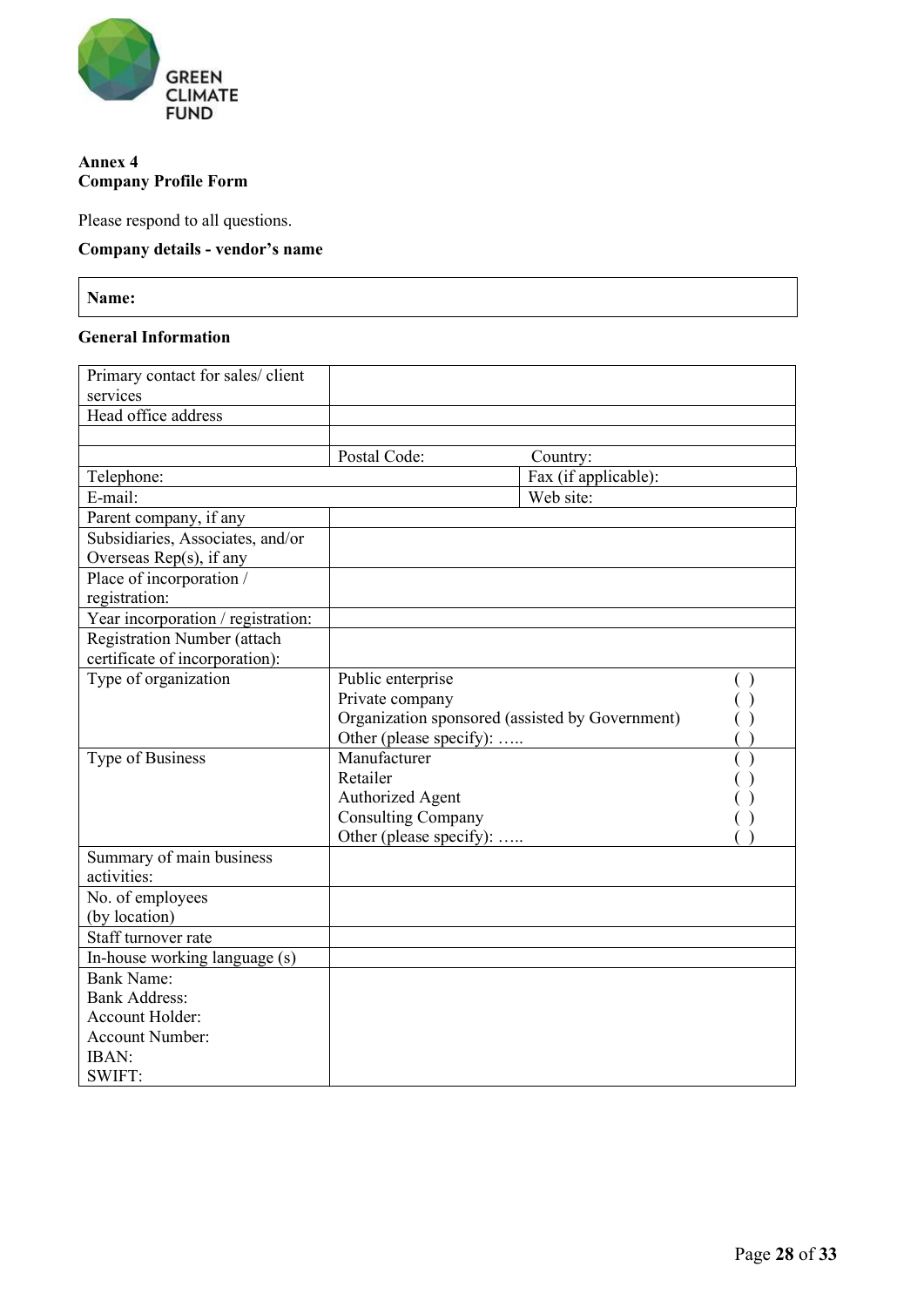

| Nationality of owners <sup>1</sup> |                                                                            |             |  |
|------------------------------------|----------------------------------------------------------------------------|-------------|--|
| Name                               |                                                                            | Nationality |  |
| . .                                |                                                                            |             |  |
| 2.                                 |                                                                            |             |  |
| 3.                                 |                                                                            |             |  |
|                                    |                                                                            |             |  |
| 5.                                 |                                                                            |             |  |
|                                    | To be completed by all owners of partnerships or individually owned firms. |             |  |

# **Prior experience with international organizations**

| List at least three (3) contracts with international organizations in the last three years |
|--------------------------------------------------------------------------------------------|
| BRIEFLY list recent contracts that used relevant tools, technologies, and techniques:      |
| Attach additional sheets if necessary.                                                     |
|                                                                                            |
|                                                                                            |
|                                                                                            |

# **Environmental/Sustainability Policy**

| Does your company have a written statement of its environmental policy/Environmental Management                                                          |       |  |
|----------------------------------------------------------------------------------------------------------------------------------------------------------|-------|--|
| System such as ISO 14001 or equivalent?                                                                                                                  |       |  |
|                                                                                                                                                          |       |  |
| YES () Please attach copy                                                                                                                                | NO( ) |  |
| Does your company have a written statement of its sustainability policy?                                                                                 |       |  |
| YES () Please attach copy                                                                                                                                | NO (  |  |
| Does your company have a latest corporate social responsibility report?                                                                                  |       |  |
|                                                                                                                                                          |       |  |
| YES () Please attach copy                                                                                                                                | NO()  |  |
| Does your company have a signed statement from the President (or other executive officer) confirming<br>the organization's commitment to sustainability? |       |  |
|                                                                                                                                                          |       |  |
| YES () Please attach copy                                                                                                                                | NO    |  |
| Contract disnutes                                                                                                                                        |       |  |

#### **Contract disputes**

| List any disputes your company has been involved in over the last three years |
|-------------------------------------------------------------------------------|
|                                                                               |
|                                                                               |
|                                                                               |

## **References**

| List suitable reference projects and contacts.                                                |
|-----------------------------------------------------------------------------------------------|
| What options would there be for a site visit to a reference project and/or the vendor's site? |
|                                                                                               |
|                                                                                               |
|                                                                                               |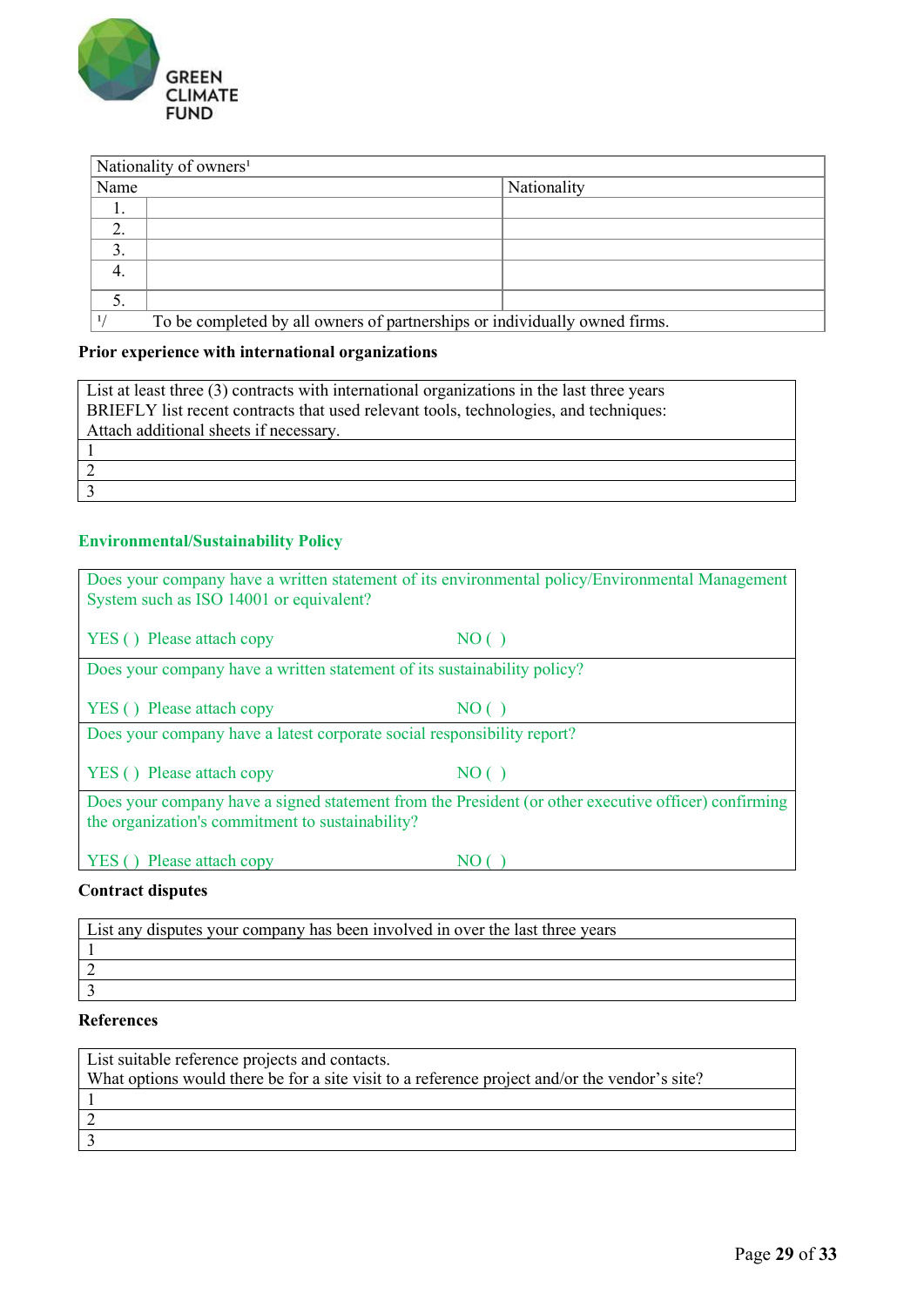

### **Partners**

If this bid is made as part of a joint venture / association, list relevant recent experience of working with partners. Are there already formal or informal preferred partnership agreements in place? 1 2 3

#### **Conflict of interest**

Are there any likely circumstances or contracts in place that may introduce a conflict of interest with the parties to this contract? If so, explain how this will be mitigated 1 2 3

# **Certification**

I, the undersigned, confirm that the information provided in this annex is correct. In the event of changes, details will be provided.

| Name:      | Title: |  |
|------------|--------|--|
|            |        |  |
| Signature: | Date:  |  |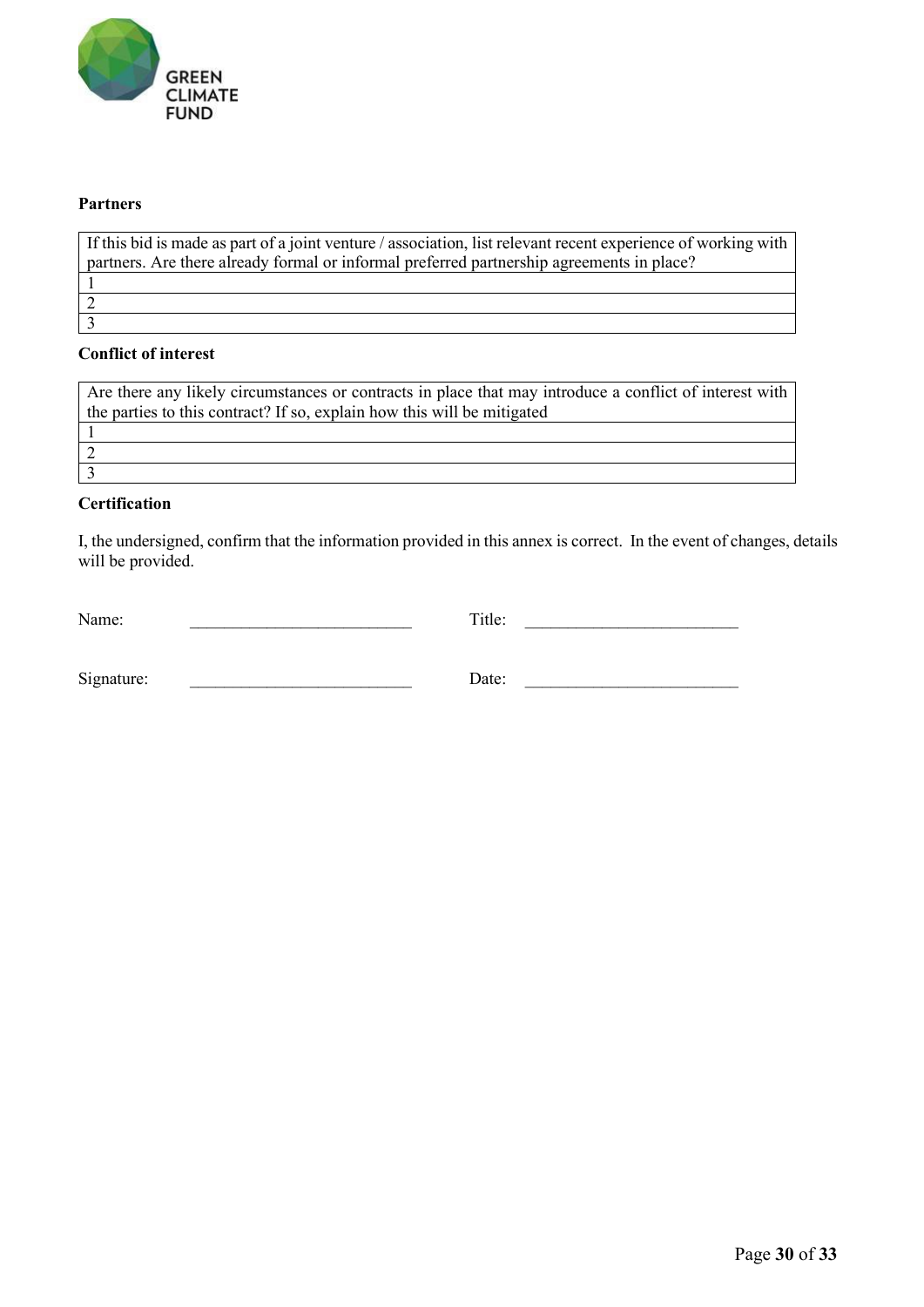

#### **Annex 5 Acknowledgment Letter**

To GCF Procurement Unit,

We, the undersigned, acknowledge receipt of your Request for Proposal (RFP) No**.** RFP 2022/001 – Provision of Consultancy Services for a Fact-Finding Exercise on the use of the GCF Applications Portal (GCF Apps Portal) – dated 20 February 2022, and hereby confirm that we:

[ ] INTEND [ ] DO NOT INTEND

to submit a proposal to the Secretariat of the Green Climate Fund (GCF) no later than Sunday 20 February 2022 at 17:00 hrs. Korean Standard Time (KST), and that we:

[ ] INTEND [ ] DO NOT INTEND

to send one (1) authorized representative to observe the public opening procedure on Monday 21 February 2022 at 10:00 hrs. Korean Time (Note: attendance to the public opening procedure is optional.)

We acknowledge that this RFP is confidential and proprietary to the GCF and contains privileged information.

Name of Authorized Representative:

| Signature:<br>Title:               |  |
|------------------------------------|--|
| <b>Name and Address of Vendor:</b> |  |
| Telephone:<br>Facsimile:           |  |

If you do not intend to submit a proposal to the GCF, please indicate the reason:

- [ ] We do not have the capacity to submit a proposal at this time.
- [ ] We cannot meet the requirements for this RFP.
- [ ] We do not think we can make a competitive offer at this time.
- $\lceil \rceil$  Other (please specify):

Kindly return this acknowledgment letter immediately via e-mail to [procurement@gcfund.org](mailto:procurement@gcfund.org) copied to [pkadonya@gcfund.org](mailto:pkadonya@gcfund.org) and sbae@gcfund.org.

**NOTE: Due to current security arrangements, your authorized representative must present a completed copy of this letter in order to observe the public opening procedure.**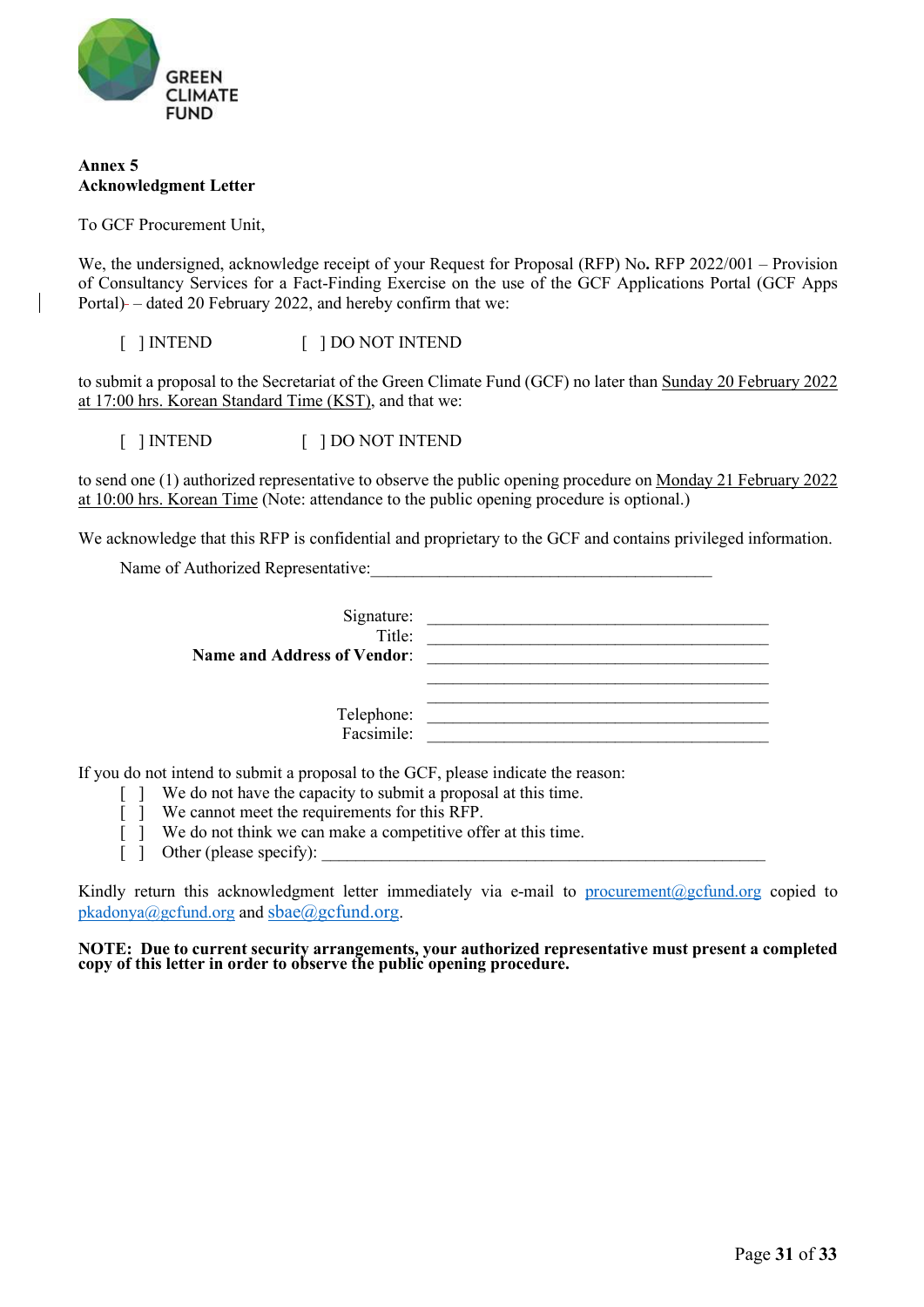

## **Annex 6 Timeline**

The Green Climate Fund will follow the timeline below for this RFP. Any changes to this timeline will be posted on the GCF website. Please note that the target dates and may be adjusted.

|                | Event                                               | <b>Responsible</b><br>Party | Date (and time, KST*)           |
|----------------|-----------------------------------------------------|-----------------------------|---------------------------------|
| 1              | Issuance of RFP                                     | <b>GCF</b>                  | 26 January 2022                 |
| 2              | Last day to send completed Acknowledgement          | Tenderer                    | 08 February 2022                |
|                | Letter of RFP receipt                               |                             |                                 |
| $\overline{3}$ | Last date for requests for clarification of the RFP | Tenderer                    | 08 February 2022 17:00 hrs. KST |
| $\overline{4}$ | Last date to reply to questions received/ Last date | <b>GCF</b>                  | 11 February 2022                |
|                | for the amendment                                   |                             |                                 |
| 5              | Date by which proposal must be received in          | Tenderer                    | 20 February 2022, 17:00 Hrs     |
|                | Korea by GCF                                        |                             | <b>Korean Time</b>              |
| 6              | Date of opening of Technical Proposals              | <b>GCF</b>                  | 21 February 2022, 10:00 Hrs     |
| 7              | Notice of successful provider                       | <b>GCF</b>                  | 21 March 2022                   |
| 8              | Contract signing                                    | GCF/Tenderer                | 25 March 2022                   |
| 9              | Work starts                                         | Tenderer                    | 1 April 2022                    |

\* KST: Korean Standard Time (Seoul Time)